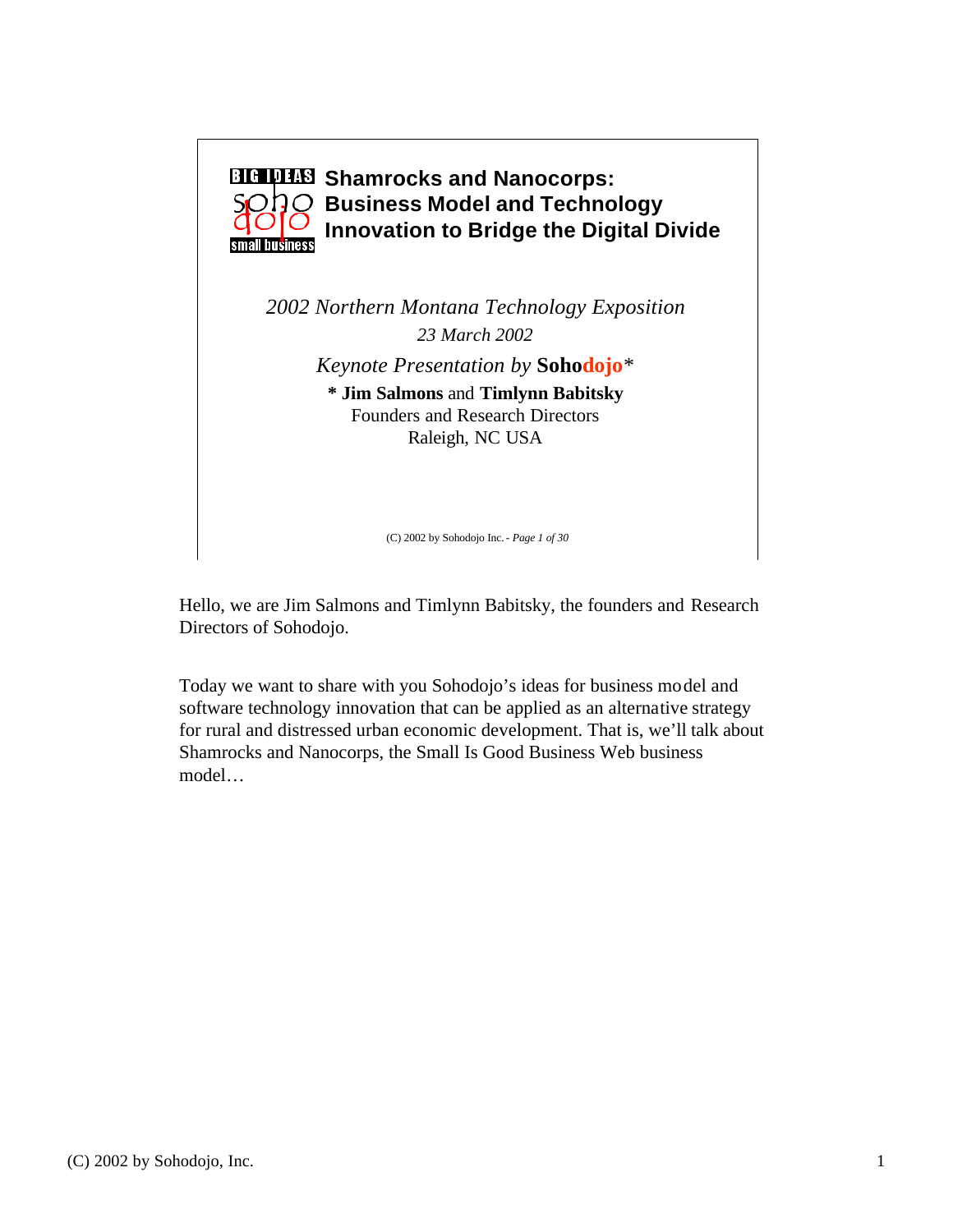

Nothing happens in a vacuum. We live in a complex world. The challenges of the Digital Divide are a reflection of the dynamics that shape our experience.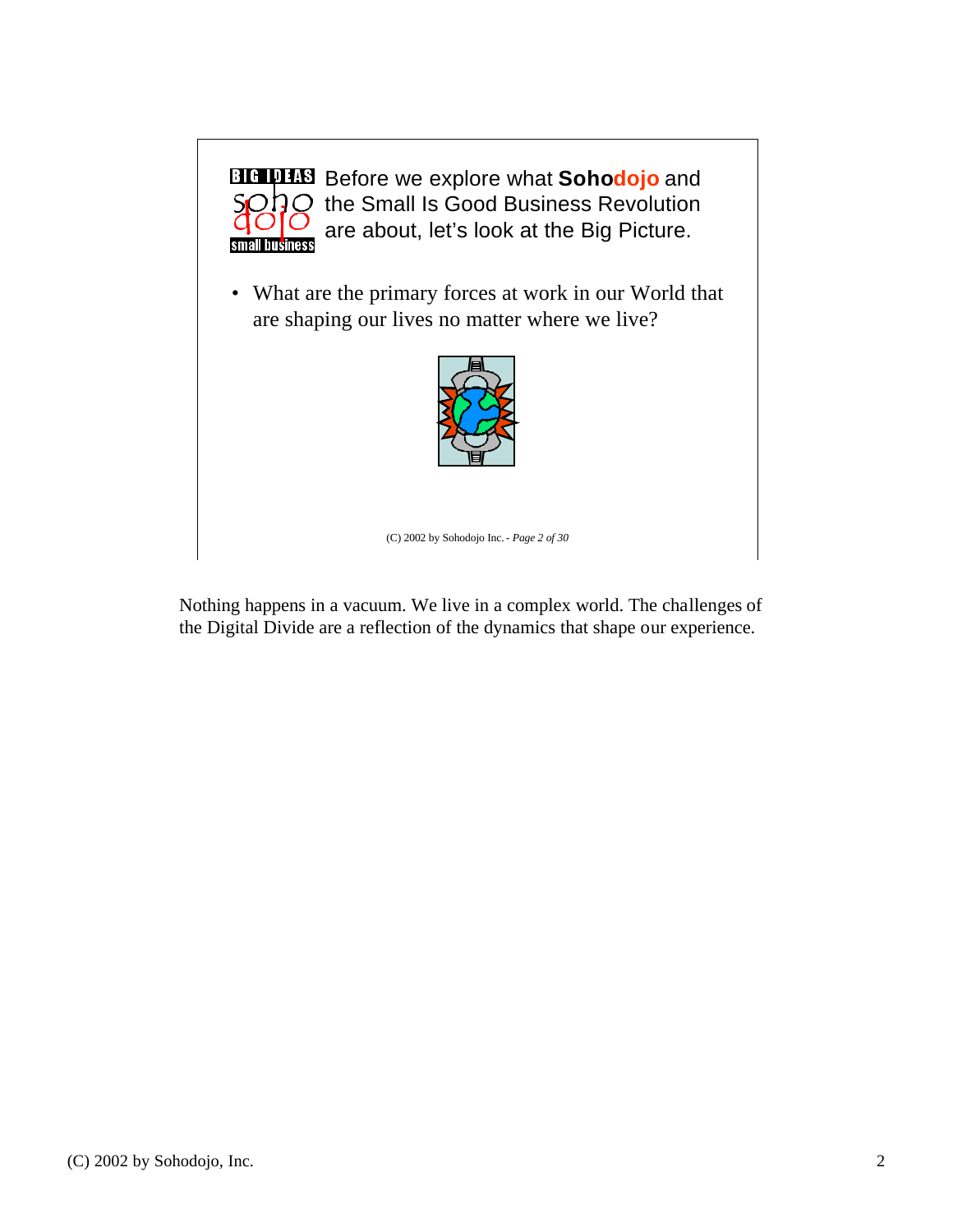

- Globalization
	- Speed and distance of communication and travel
	- "Shrinking" the world increases competition
- Rapid Change
	- Consumer and investor whimsy
	- Uncertainty in employment
	- Depreciation of knowledge and skills

(C) 2002 by Sohodojo Inc.- *Page 3 of 30*

Two main drivers of our experience are GLOBALIZATION and RAPID CHANGE.

Globalization is not a new phenomenon. It's been going on for centuries. As the speed and distance of communication increase and the speed and distance that we can travel increase, we face greater competition. We no longer just compete with the business down the street, we have to compete with businesses around the world.

This increased competition drives change. Product and service innovations are needed to retain or develop new customers.

Communication technologies give customers and investors the ability to change their minds at lightning speed. And the choices available for the "best deal" are ever increasing.

To survive in this rapidly changing world, businesses have had to become more nimble and flexible. The downside of this rapid change is that individual workers face increased uncertainty about the security of their jobs. Knowledge and skills that secured employment last year may not keep you on the payroll this year.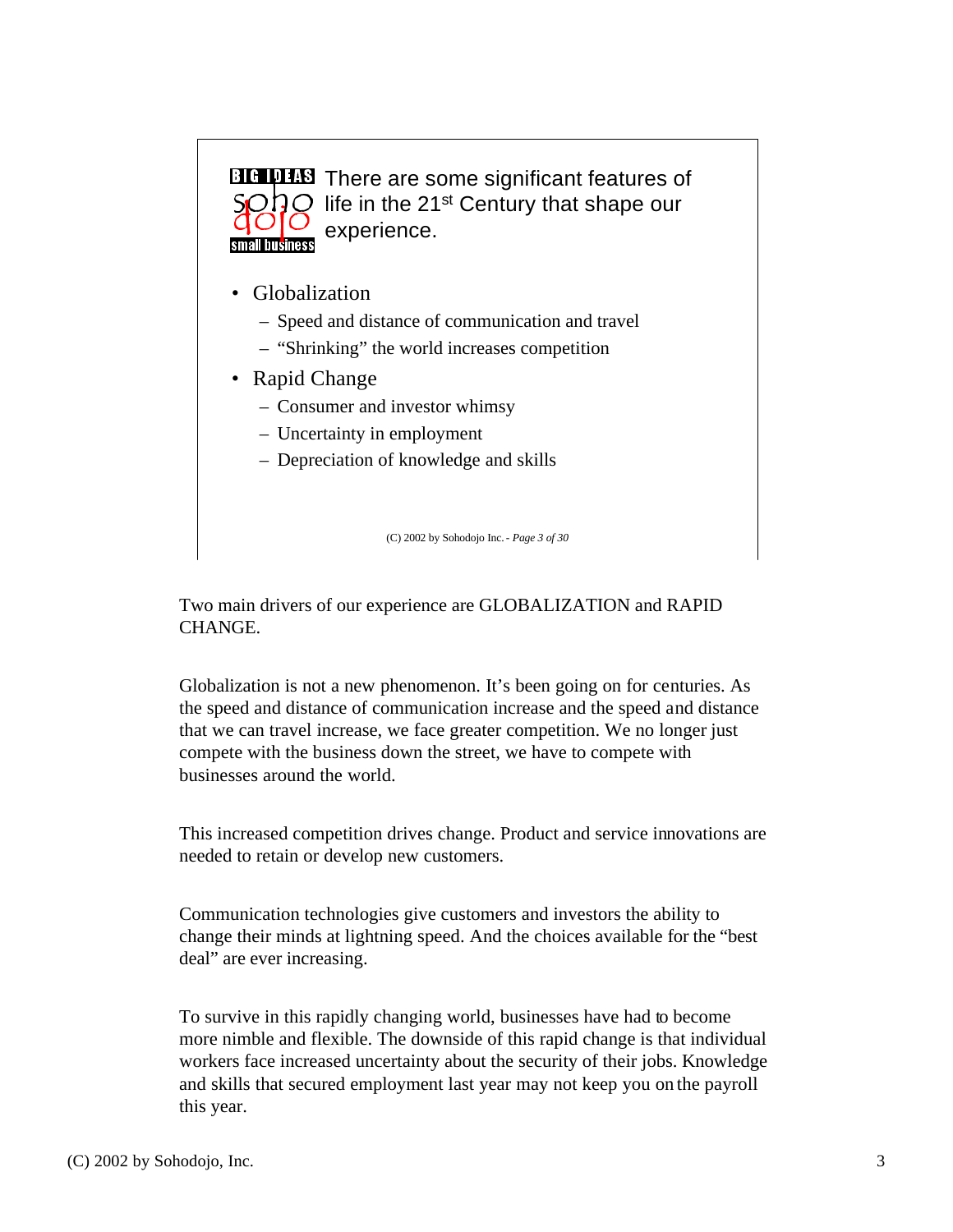

We see the influence of globalization and rapid change even in small town and rural America.

As we all search for the best deal for our consumer dollars, regional superstores and on-line shopping drive our Mom and Pop shops, local manufacturing and local service companies out of business.

As local businesses close their doors, the number and diversity of local jobs decrease.

As New Economy jobs become available, local workers' skills and experience may not be transferable.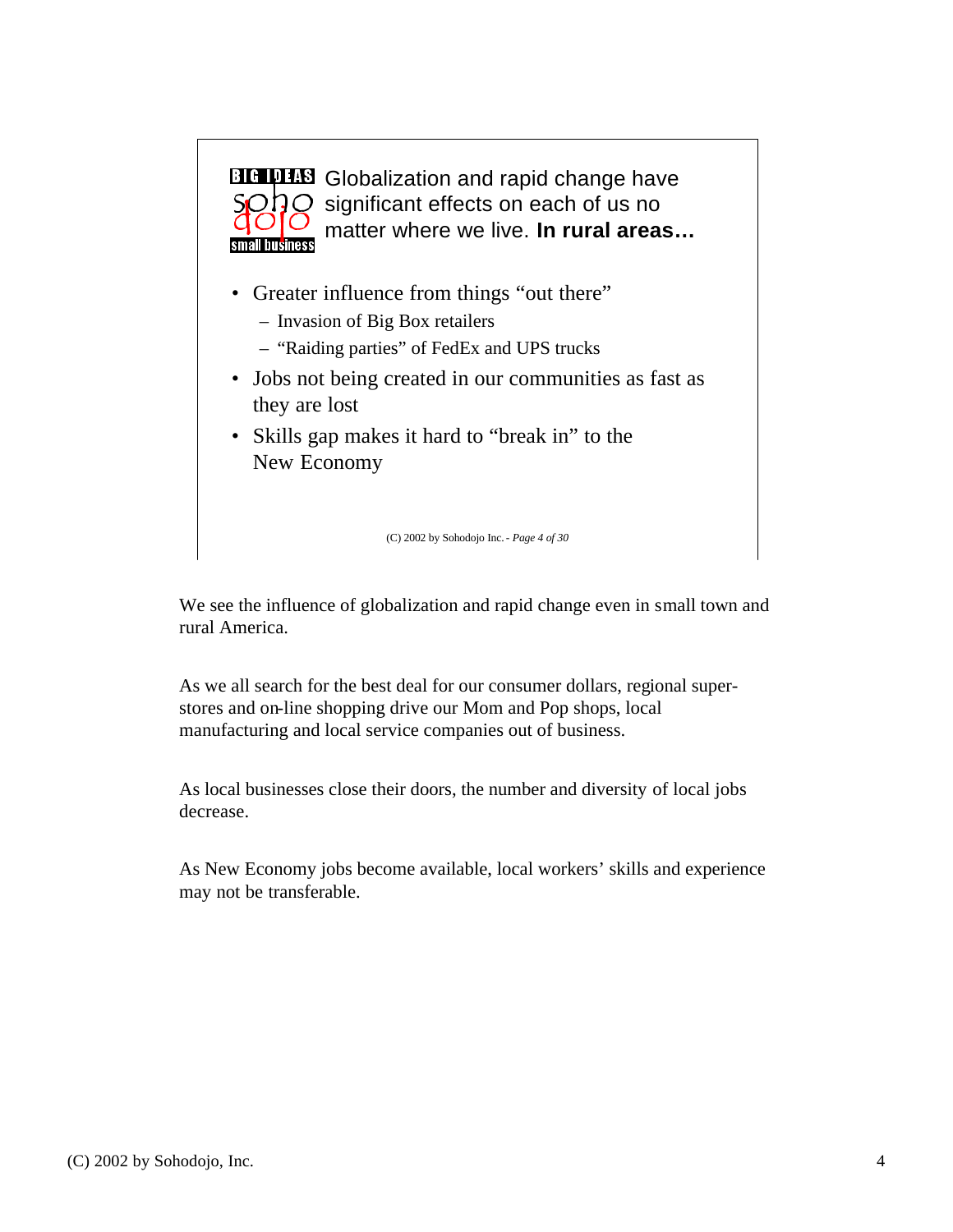

The effects of globalization and rapid change do not hit only small town and rural America. Folks in urban communities face challenges as well.

Although the urban challenges may seem foreign today, these influences are already trickling out into our rural communities.

In a world of increased competition, life has to be lived at warp speed to keep in the race for the best jobs and social opportunities.

The Rat Race is not just for adults only. Parents increasingly feel that they must help their kids learn how to get in the race as early as possible to increase their chances for the best jobs and a good life in the future.

In this world of intense competition, social networking is everything. Who you know and how they can help you is the coin of the realm. The result is that we increasing isolate ourselves into gated communities and exclusive membership organizations.

The gap between social classes widens as a result of this voluntary sorting.

The underlying motivation driving this hyperactivity and competitive social networking in urban communities is employment insecurity.

Those with jobs know that they could lose them at any time. Downsizing by companies moves the bulk of workers into contract and temporary employment.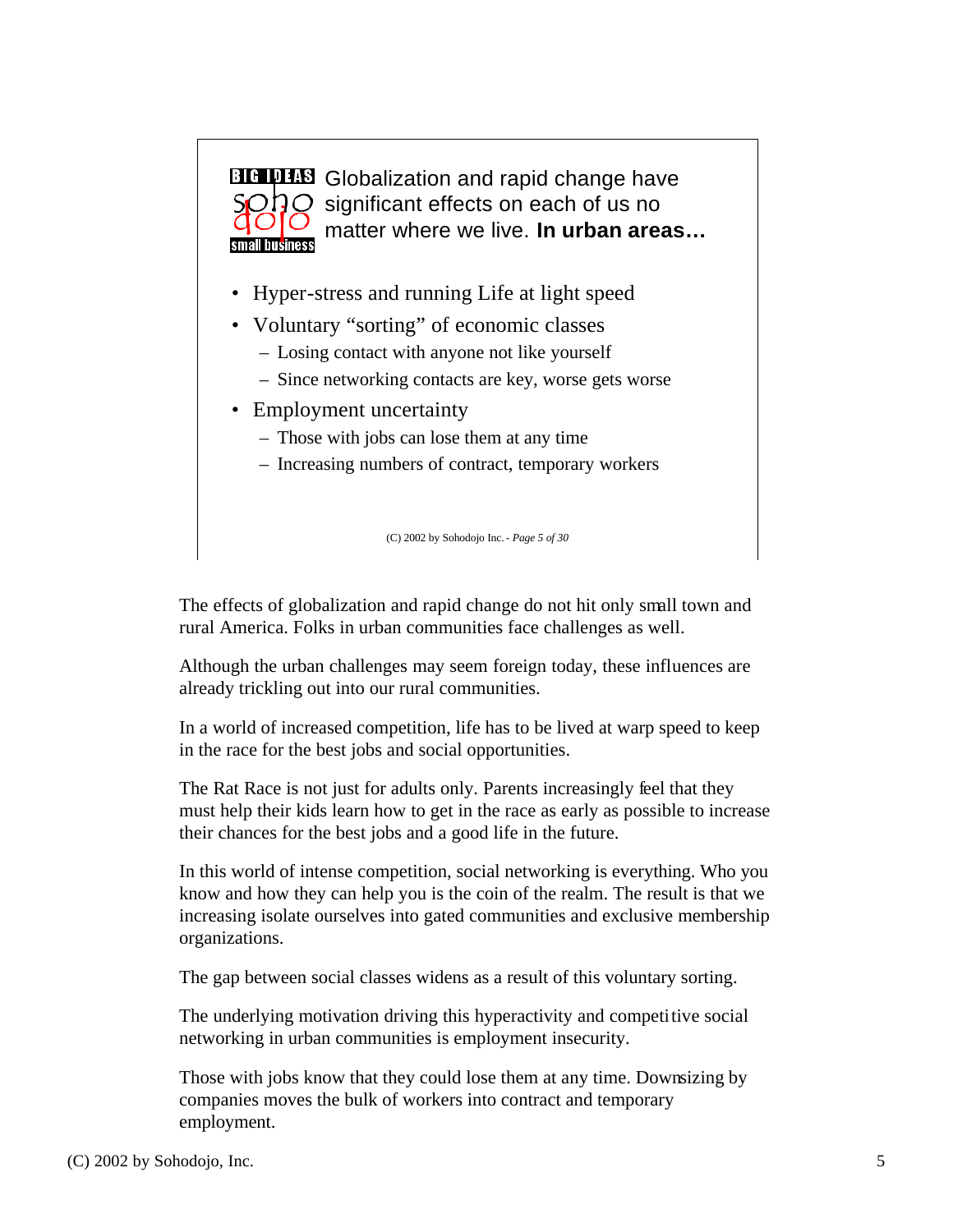

- The dynamics that seem to enslave and rule our lives are the things that have given us an unprecedented standard of living.
- The rich get richer. But even the poor today have things that were considered luxuries just 20-30 years ago. And we are all leading longer and healthier lives.
- No matter how we try, we can't have just the good stuff and not have the bad stuff too…

(C) 2002 by Sohodojo Inc.- *Page 6 of 30*

Effects of globalization and rapid change sound terrible. Some of it is. However, we live in the Age of Paradox.

The dynamics that seem to enslave and rule our lives are the things that have given us an unprecedented standard of living.

The rich get richer. But even the poor today have things that were considered luxuries just 20-30 years ago. And we are all leading longer and healthier lives.

No matter how we try, we can't have just the good stuff and not have the bad stuff too…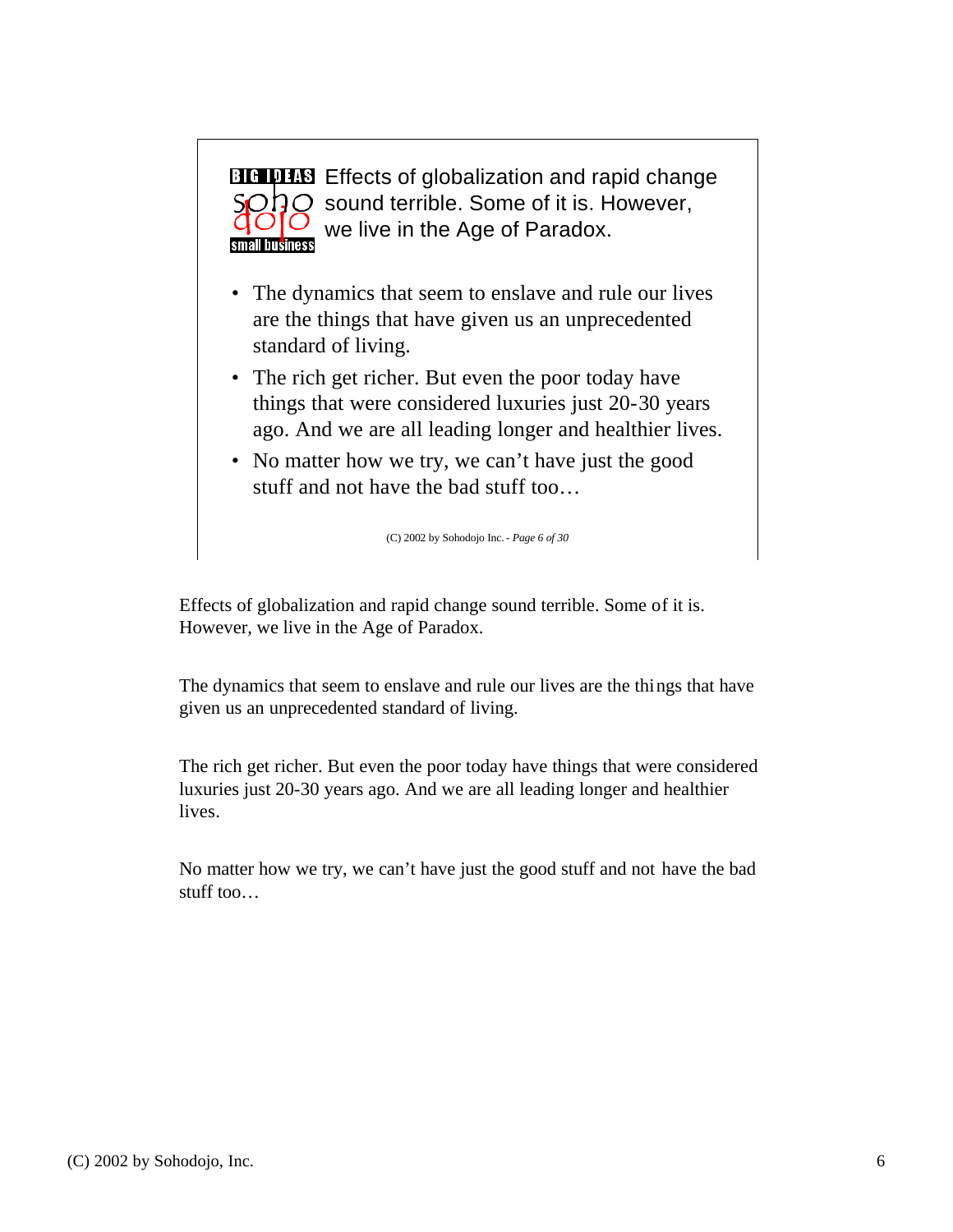

(C) 2002 by Sohodojo Inc.- *Page 7 of 30*

It is only natural to feel the frustrations and challenges of living life in the fast lane in our increasingly global economy. But don't assume that the solution is to run off to the Big City.

No matter where we live today, we all share a need to develop new strategies to deal with the effects of globalization, increased competition and rapid change.

While urban folks deal with their problems, we need to attend to our own unique challenges.

We need to find ways to tap into the foundation of local community values that define our rural culture. Rural life has always been about sustainability and self-reliance.

We need to find news ways to be self-reliant and sustain ourselves as the old ways of making a living disappear. There is no Silver Bullet when it comes to making our way in the New Economy. But we can identify some guidelines to help us chart our course.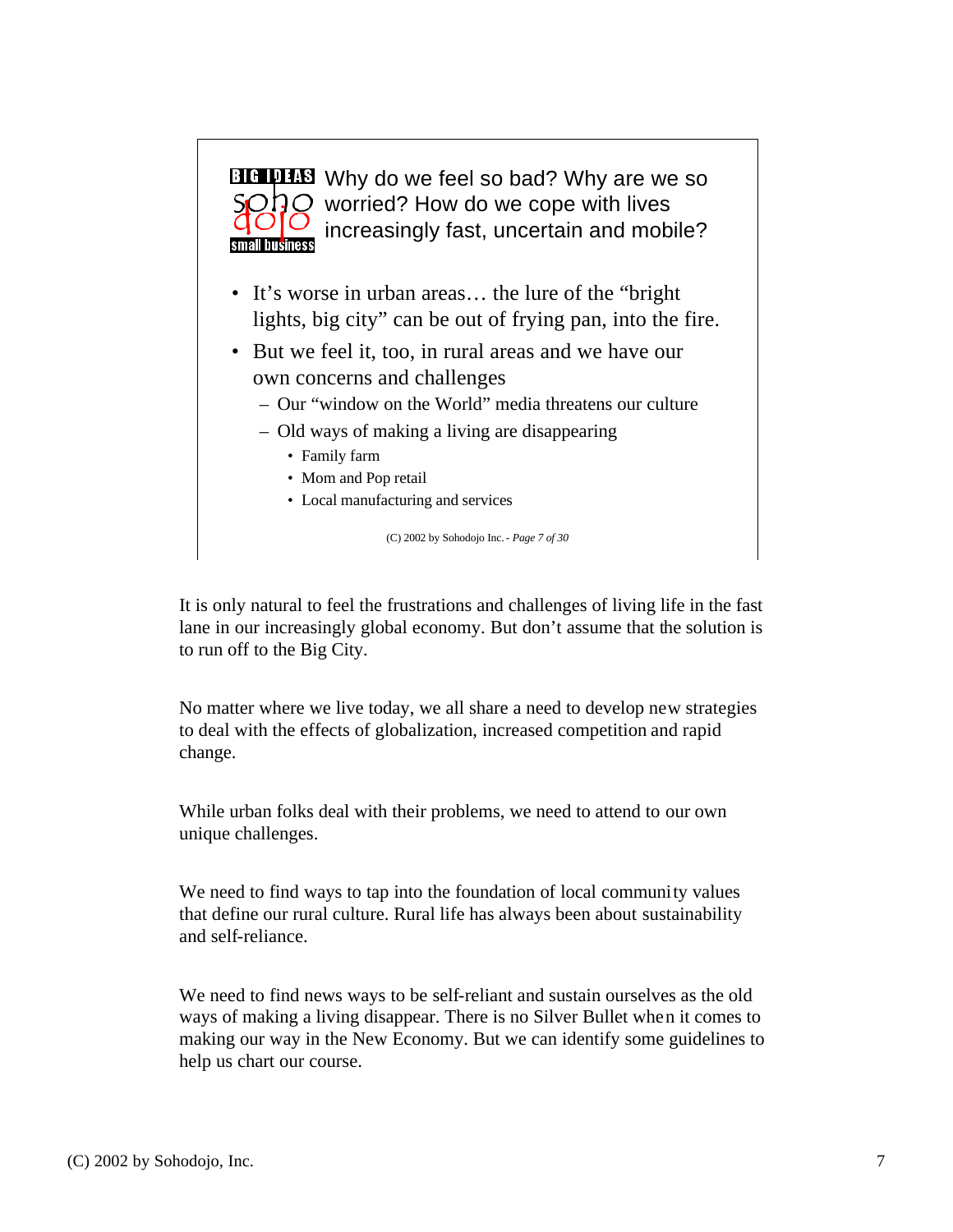

How do we take our lemons and make lemonade?

We won't roll back time to the Good Old Days. We'll need to accept change and actively create our new Good Life. We need to do this at an individual level as well as at our local community level.

Secure, full-time, long-term jobs won't be there. We need to plan on a "Portfolio" Life. The business models and examples we'll look at in this presentation are about maximizing the potential of a portfolio approach to personal and family enterprise.

"You're on your own, kid." is more true than ever. We need to ma ke our future, rather than be a victim of it.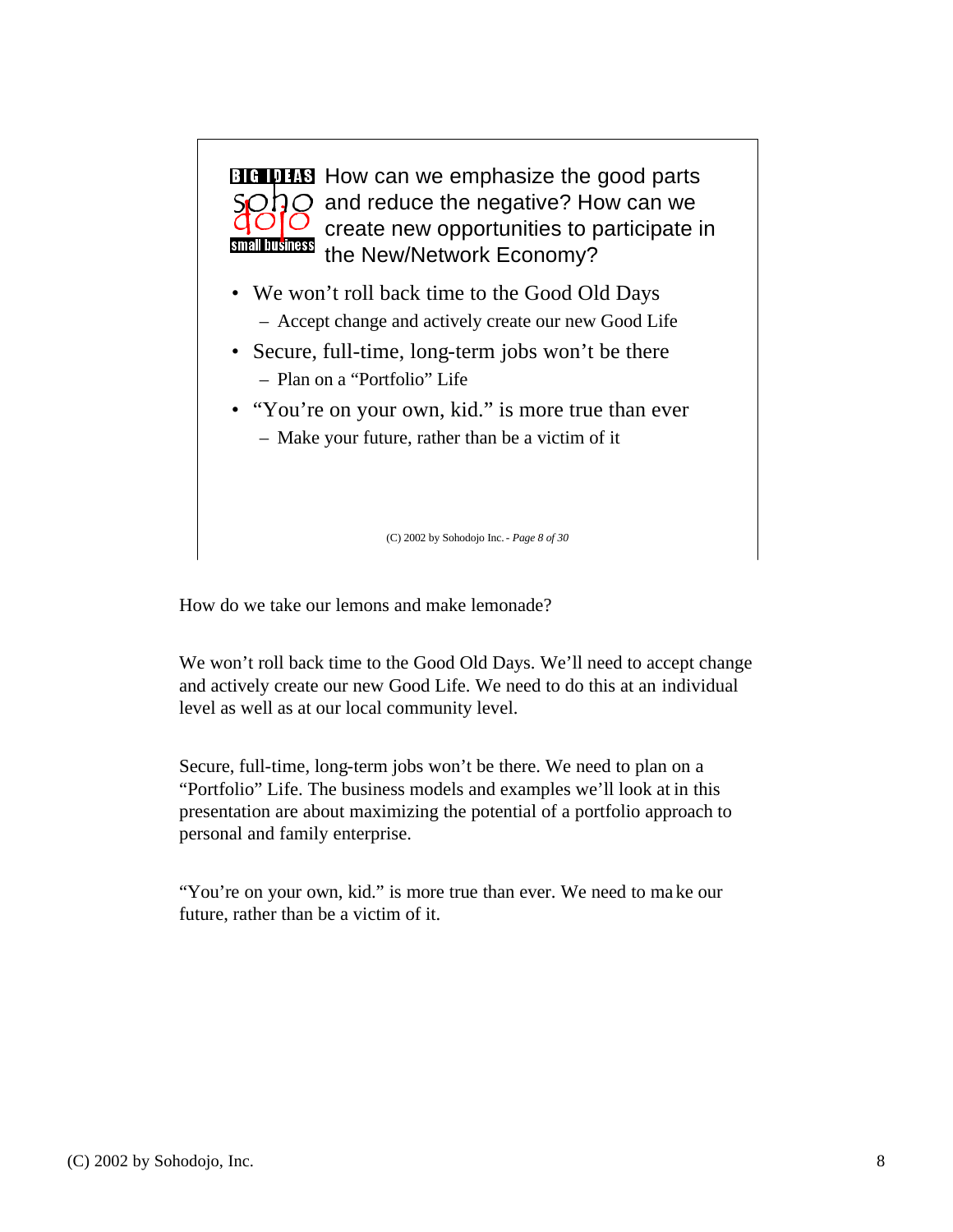

This is what we are about at **Sohodojo** – exploring the power and potential of the individual.

\* Maximize our own unique potential rather than be a cog in the Machine

\* Dynamically work together to achieve our individual and collective goals

\* Work as a responsible community of peers to reduce uncertainty through trust and respect, sharing the fruits of creative and effective competition

*Because it won't be business as usual in the 21st Century…*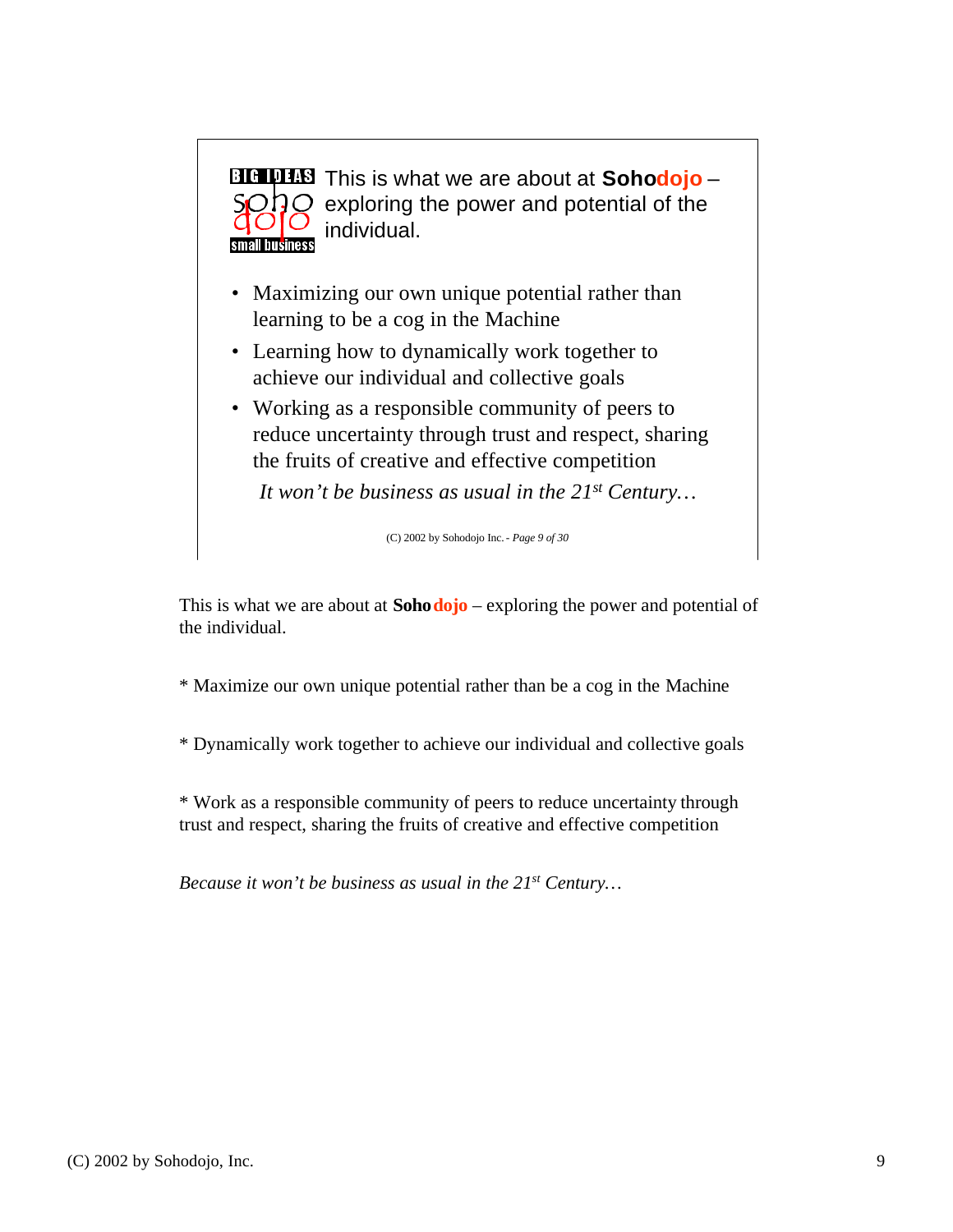

- An **applied R&D lab** supporting *solo entrepreneurs*  and *working families* in rural and distressed urban communities
- Develop business models and associated Open Source software technologies to support **Small is Good Business Webs** ("human scale" yet competitive, networkbased, worker-owned businesses)
- 501(C)(3) nonprofit corporation with a research and education mission

(C) 2002 by Sohodojo Inc.- *Page 10 of 30*

New approaches to personal enterprise require a new approach to the R&D that supports them.

Sohodojo is an applied R&D lab supporting *solo entrepreneurs* (what we call 'nanocorps') and *working families* in rural and distressed urban communities*.*

Sohodojo researches, develops, pilots and diffuses new business models and their associated Open Source software technologies that support the Small Is Good organizing principles and dynamics.

By Small Is Good, we mean "human scale"… not too big to understand, not too big to control. Small enough that trust and empathy are part of the social glue that gives the business its character.

Sohodojo serves its rural and distressed urban constituents as a tax-exempt, non-profit corporation chartered to fulfill this focused research and educational mission.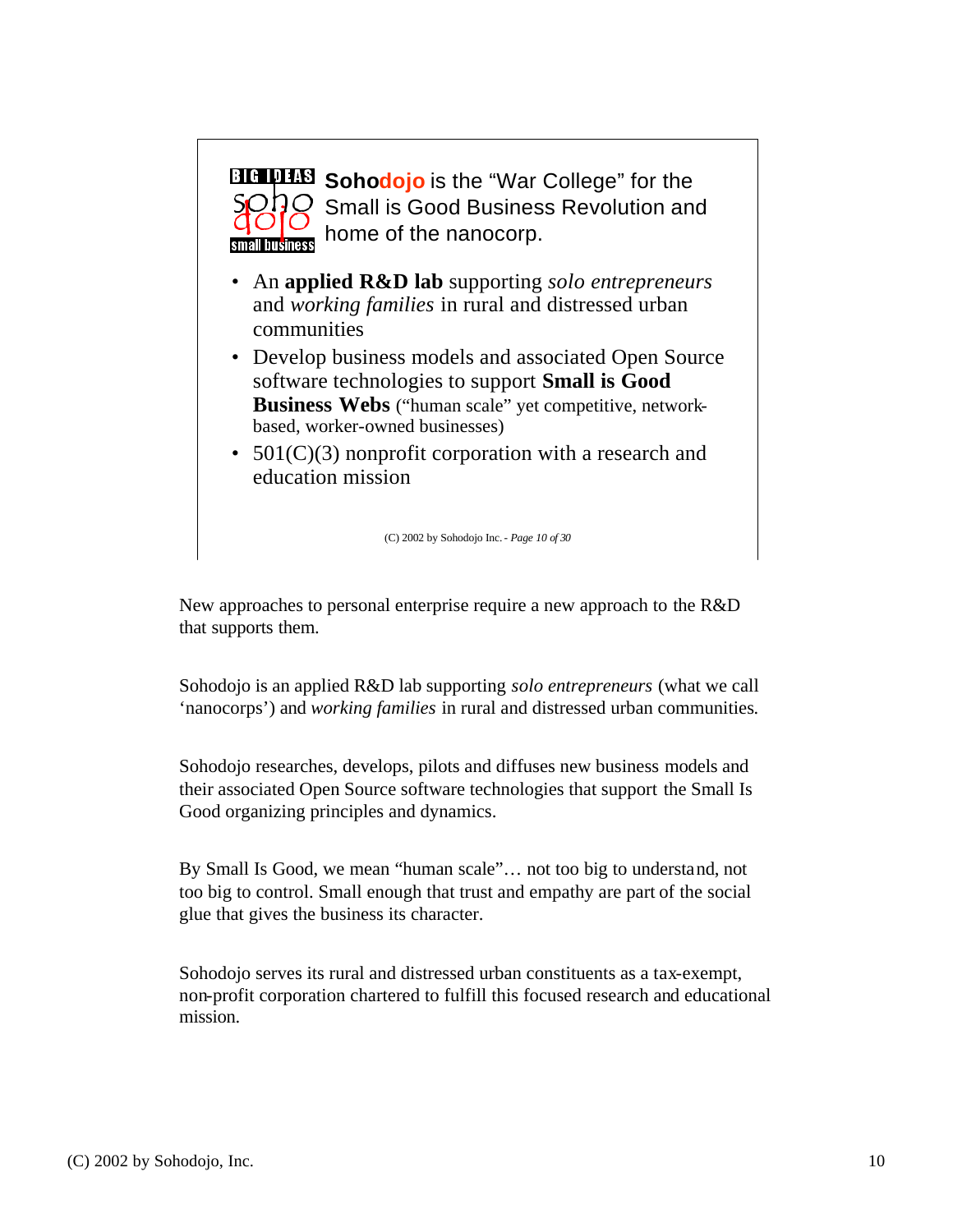

This will be a 'whirlwind' tour through the BIG IDEAS Sohodojo has about small business. Don't worry about taking notes. At the end of the presentation, we will give you a URL for an on-line copy of this presentation.

We'll start by briefly framing the Digital Divide problem and how we can apply a Small Is Good business solution to it.

We'll look at the organizational model of our Shamrocks and Nanocorps Business Web and see how it addresses the unique challenges of sustainable enterprise as a bridge across the Digital Divide.

Once we understand this organizational model, we will take a look at how Small Is Good Business Webs work. We'll then look at two example Small Is Good Business Webs to understand their similarities and differences.

We'll briefly look at the elements of the technology infrastructure, the software platform, needed to support the Small Is Good Business Webs business model.

We'll end the presentation with a quick survey of some Next Steps… where Sohodojo is headed and how you can get involved in helping to shape the Small Is Good Business Revolution.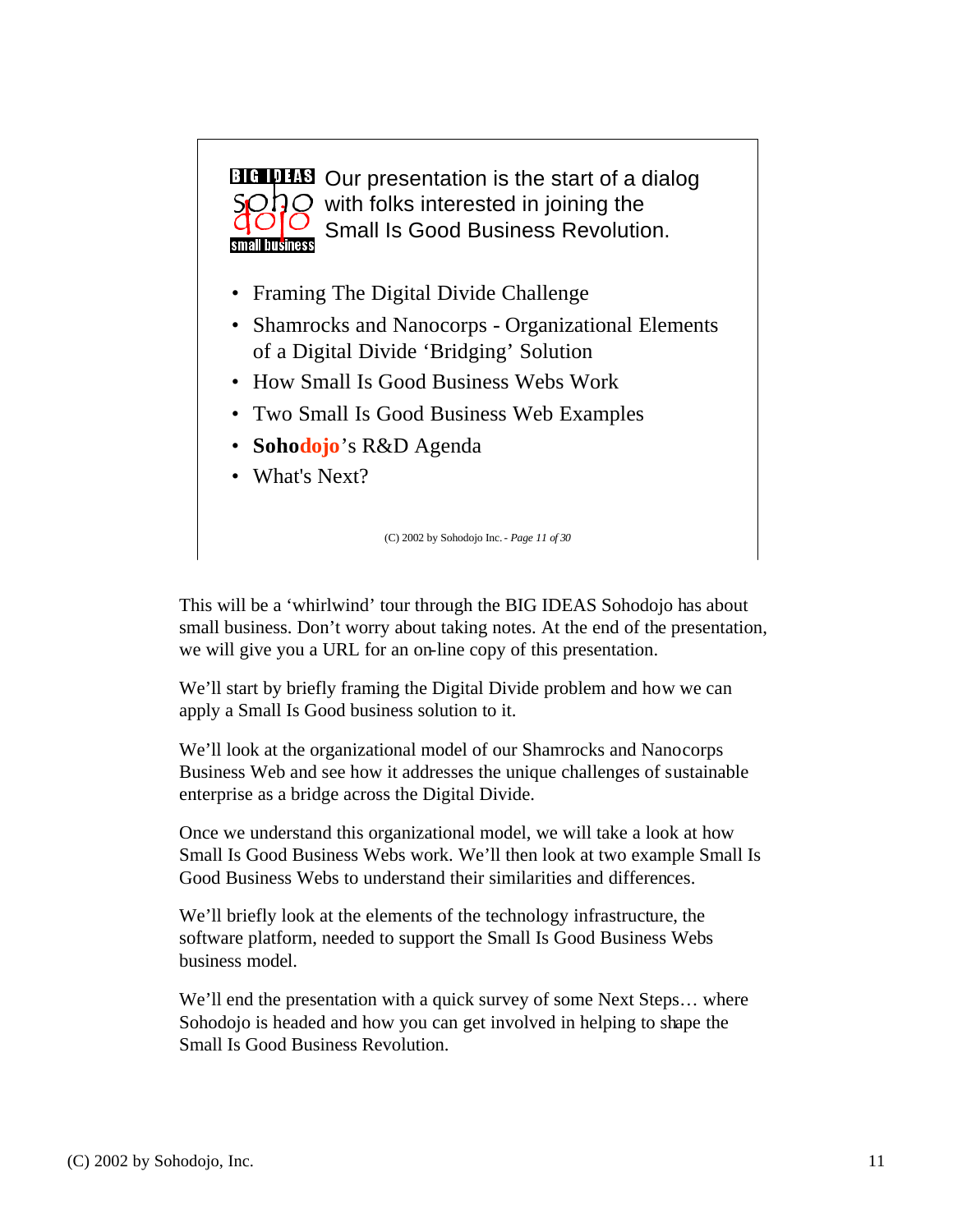

Too many **big government agencies** and **big businesses** are looking at the challenges of the Digital Divide simply as **market opportunities** to be filled with product and program offerings. They believe solutions are about providing the products and services simply to connect the unconnected. As if connectivity was the Holy Grail of closing the gap between haves and havenots.

But we've already seen how our world is a world of paradoxes. Too many Big Government and Big Business solutions to the Digital Divide may *hurt* as much as *help* those in need of access and participation in the New Economy.

Turning rural and distressed urban neighborhoods into places 'just like the rest of us'… that is to **urbanize rural areas** and to **suburbanize distressed urban areas** under the assumption that this raises the Quality of Life in these communities is short-sighted.

Such strategies are built on a presumption of **constant and ever-expanding economic growth** which is dangerous to all our futures.

Connectivity is just the first step. We need to think creatively about how to use our connection to the global New Economy.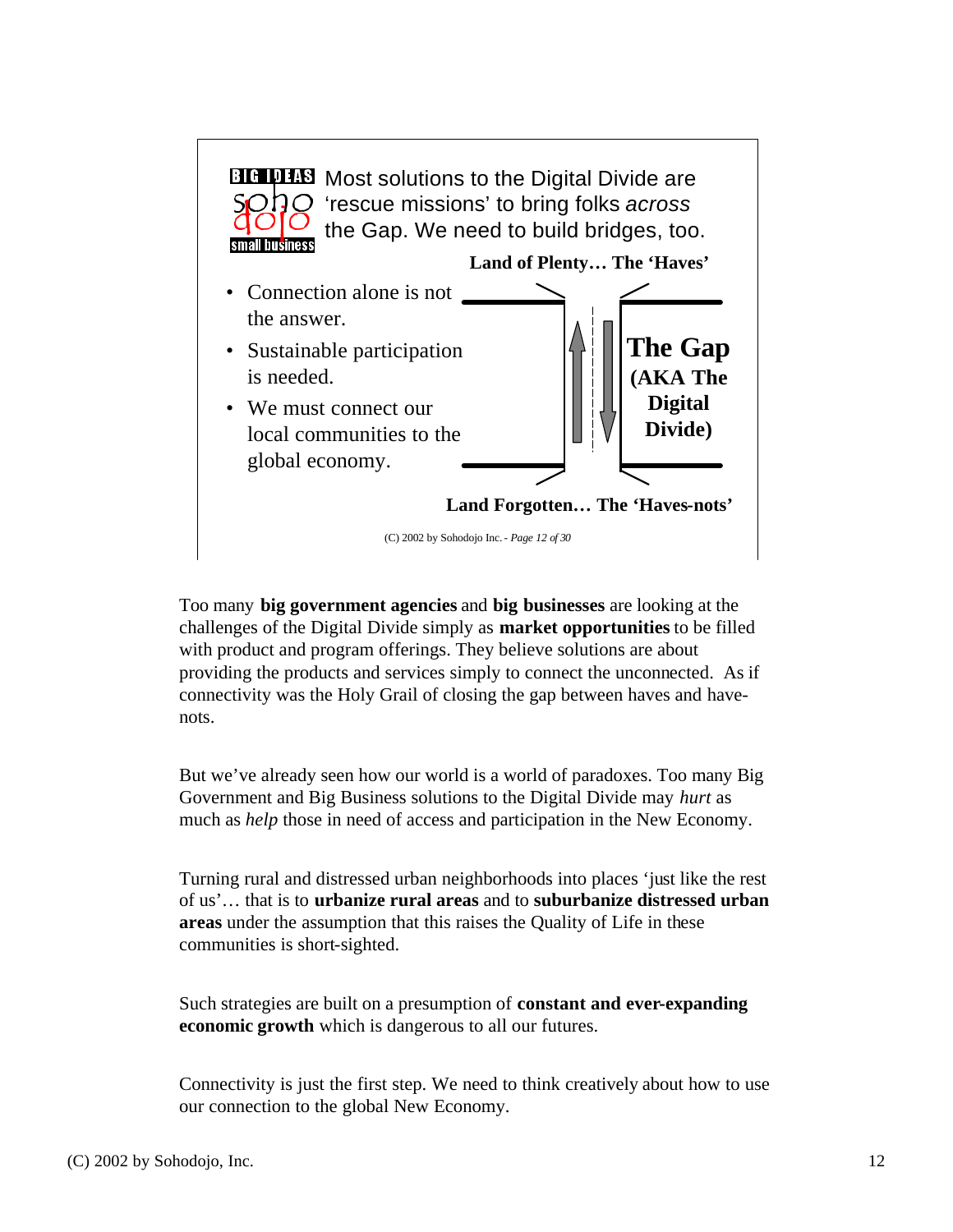

The challenge of the Digital Divide is not as much about haves and have-nots as it is about access to customers and global markets from our local communities.

Small Is Good Business Webs can help bridge the Digital Divide by providing solo entrepreneurs and working families the opportunity to collaborate on creating products and services that can compete in the global market.

We cannot incent businesses to build a factory or call center in every small town or rural area needing jobs.

Small Is Good Business Webs are intentionally fine-grained and lightweight to draw on the creative strengths of self-reliant rural communities.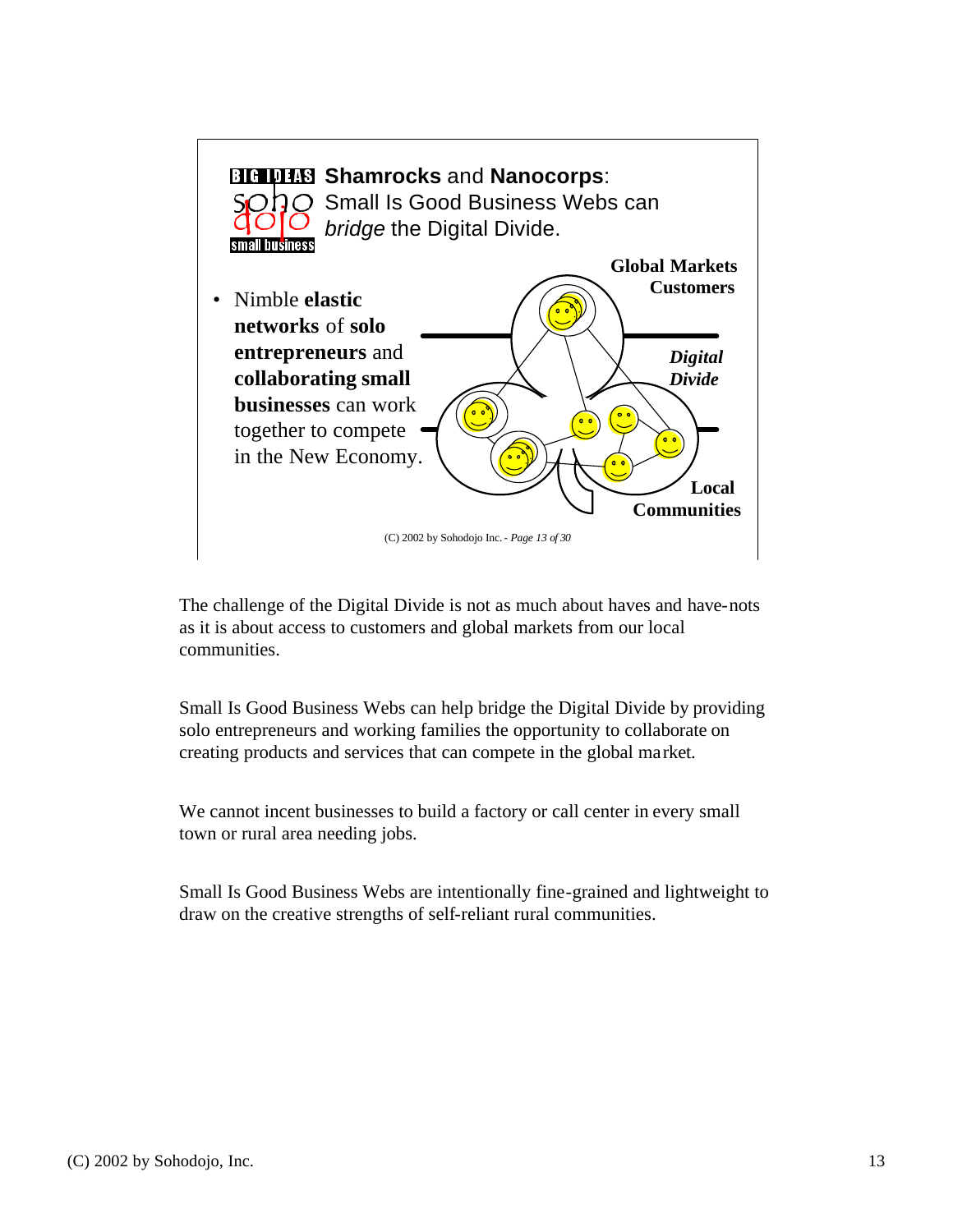

Anyone who lives or has lived in a Company Town recognizes this organization model and knows how it works. Command and control rule. Topdown management is not flexible and has difficulty adapting to increased competition and rapid change in the marketplace.

When these monolithic companies fail, they fail catastrophically. We see the evidence of these failures in the vacant factories and the dying small towns and rural communities that were dependent on them.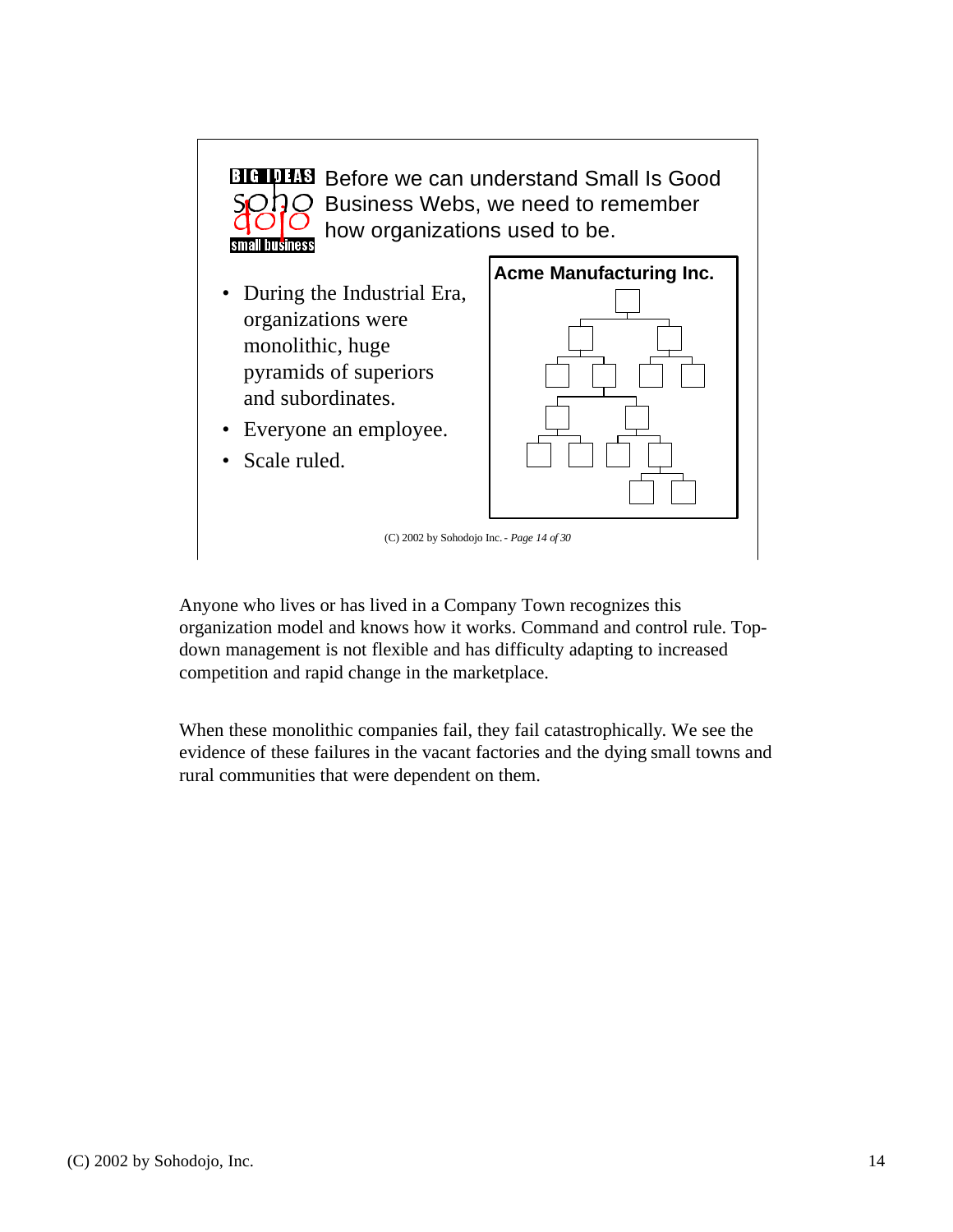

To avoid the failure of a large, inflexible organization, companies have had to transform themselves in response to increased competition and rapid change.

The British management theorist and social commentator, Charles Handy, coined a particularly vivid term to describe this new style of business organization. He calls them **Shamrock organizations**.

A Shamrock organization is composed of **three inter-related leaves**. The **core leaf** is the **context-provider**. It defines business strategy. Core leaf employees implement business plans by negotiating and monitoring relationships with business and personnel resources in the other leaves of the Shamrock. The Core company is a 'fewer doing more' culture.

The other two leaves of the Shamrock organization are the **Outsourced Business-to-Business Functions** and the **Contingency Workforce**. Non-core business functions and support services are provided by business-to-business contracts. Janitorial and food services are among the most prevalent examples.

To balance the core company's labor requirements, the Shamrock organization depends on flexible relations with a contingency workforce of 'temps' or what Dan Pink refers to as the citizens of Free Agent Nation.

Shamrock organizations can still be huge companies. Ford, IBM and GE are Shamrock organizations. There can be thousands of people in the core company, hundreds of outsourcing business relationships and many thousands of contingency workers.

The key strengths of the Shamrock organization model are a reduced dependency on expensive permanent employees, the flexibility to respond to shifts in the economy by adjusting the number of contingency workers and B2B contracts and a significant reduction in the capital assets of the business. *Small Is Good Business Webs will need these same organizational advantages…*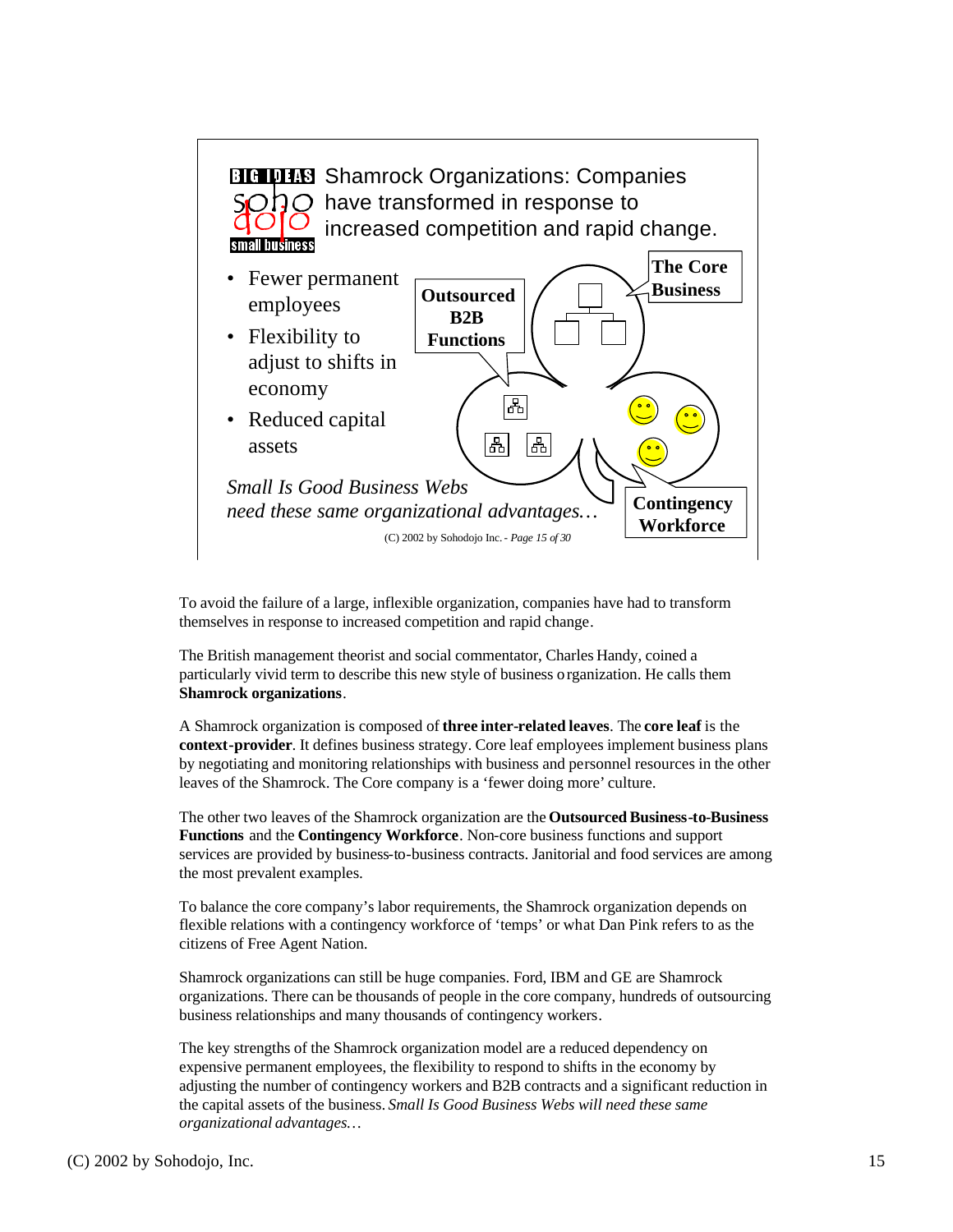

**Nanocorps** and **dejobbed small businesses** are the basic building blocks of **Small Is Good Business Webs**.

The Core leaf of the Shamrock-based Small Is Good Business Web is the **context provider** that enables the *composition* and *exchanges* among members of the web. It defines business strategy.

The Core leaf implements business plans by negotiating and monitoring relationships with business and personnel resources in the other leaves of the Shamrock. The Core company is a dejobbed small business.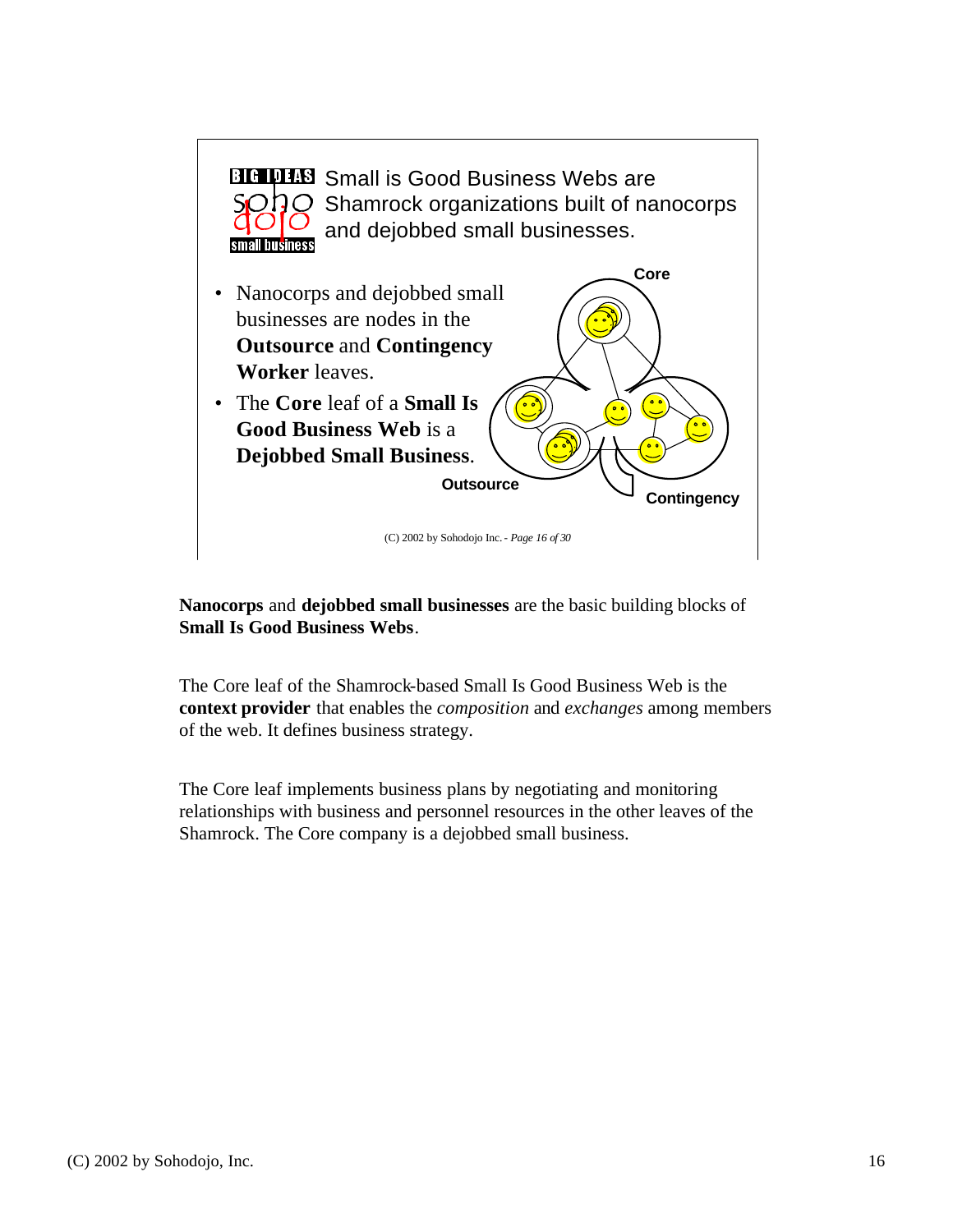

A **Nanocorp** is a **unary business** where you approach your working life as a company of one. You are in charge. You are responsible for your future. You find and keep your package of fringe benefits. You develop your own safety net for whatever form of retirement you envision. You are the architect of your own portfolio life.

Your worklife portfolio consists of the collection of dynamic projects in which you are engaged as well as the roles you fill in various dejobbed small businesses.

While the *smallest* nanocorp is a **solo entrepreneur**, it is *not limited to this singular fine-grain*. Timlynn and Jim together form **JFS Consulting Inc.**, a North Carolina nanocorp, for example, because we are inseparable. We approach life and participate in it together.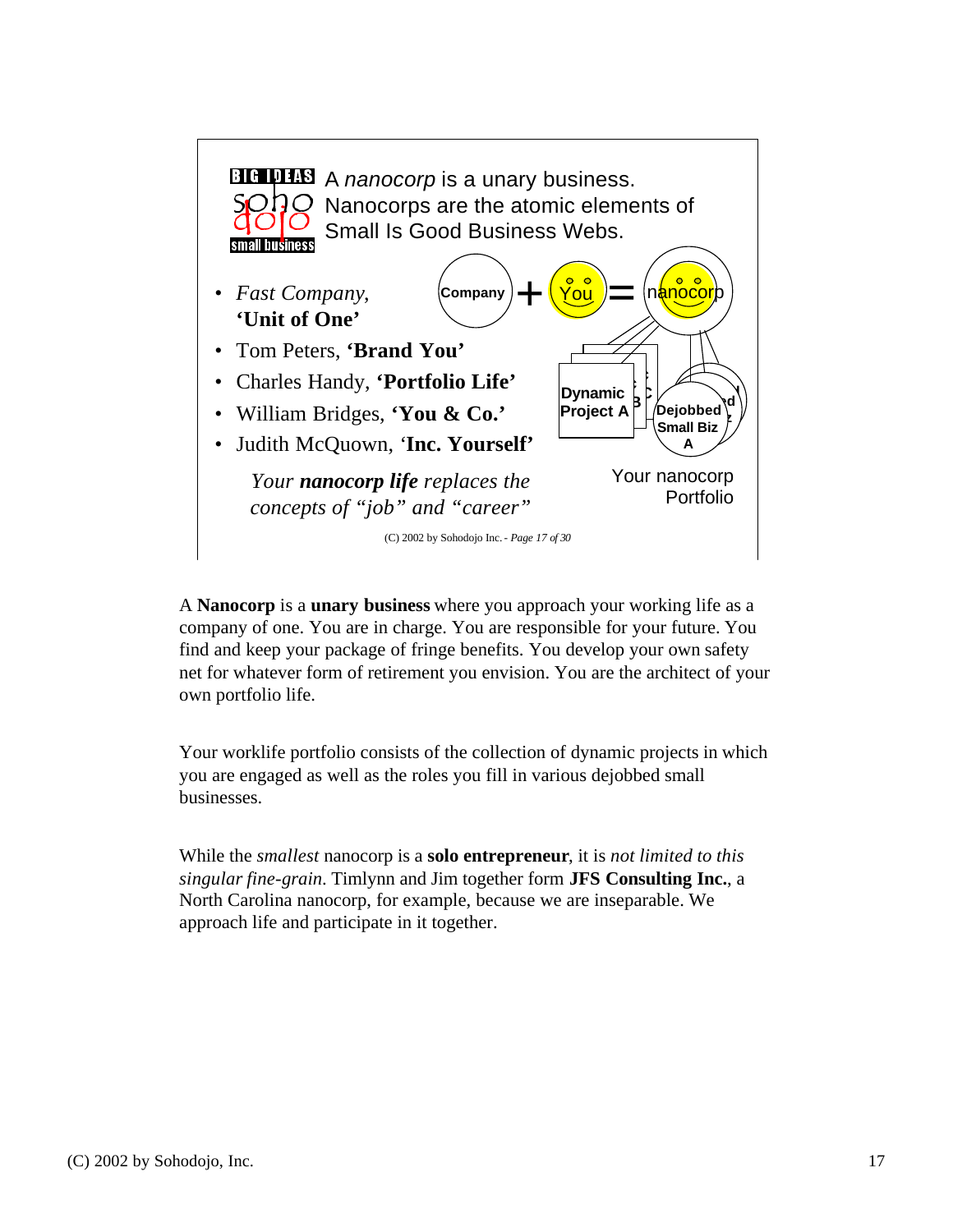

The second element of **Small Is Good Business Webs** are **dejobbed small businesses**. These are *elastic networks of nanocorps*. No employees, no fringe benefits. The **federation of owner/operators** share profits and responsibilities for the persistent activity of the business.

All working relationships between the dejobbed small business and its workers are **temporary project-oriented contracts**.

The **dejobbed small business** is, in effect, the **branding** of an elastic network of entrepreneurs who **trust each other** and **enjoy working together** in a shared problem or solution market space.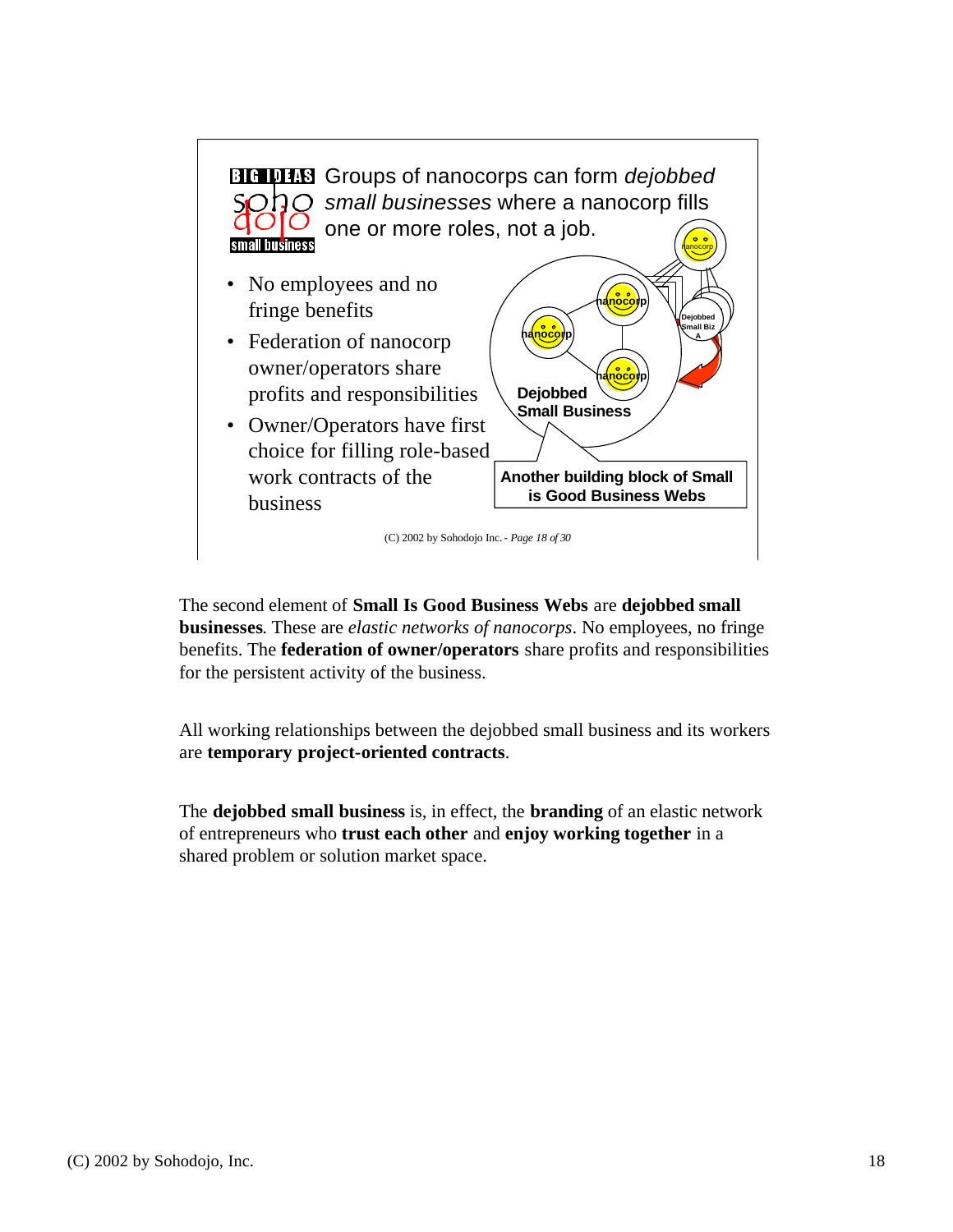

We have the structure of our business model… a **Shamrock-based Business Web** composed of **nanocorps** and **dejobbed small businesses**. This model is *intentionally fine-grained* to address the unique challenges of **sustainable enterprise to bridge the Digital Divide**.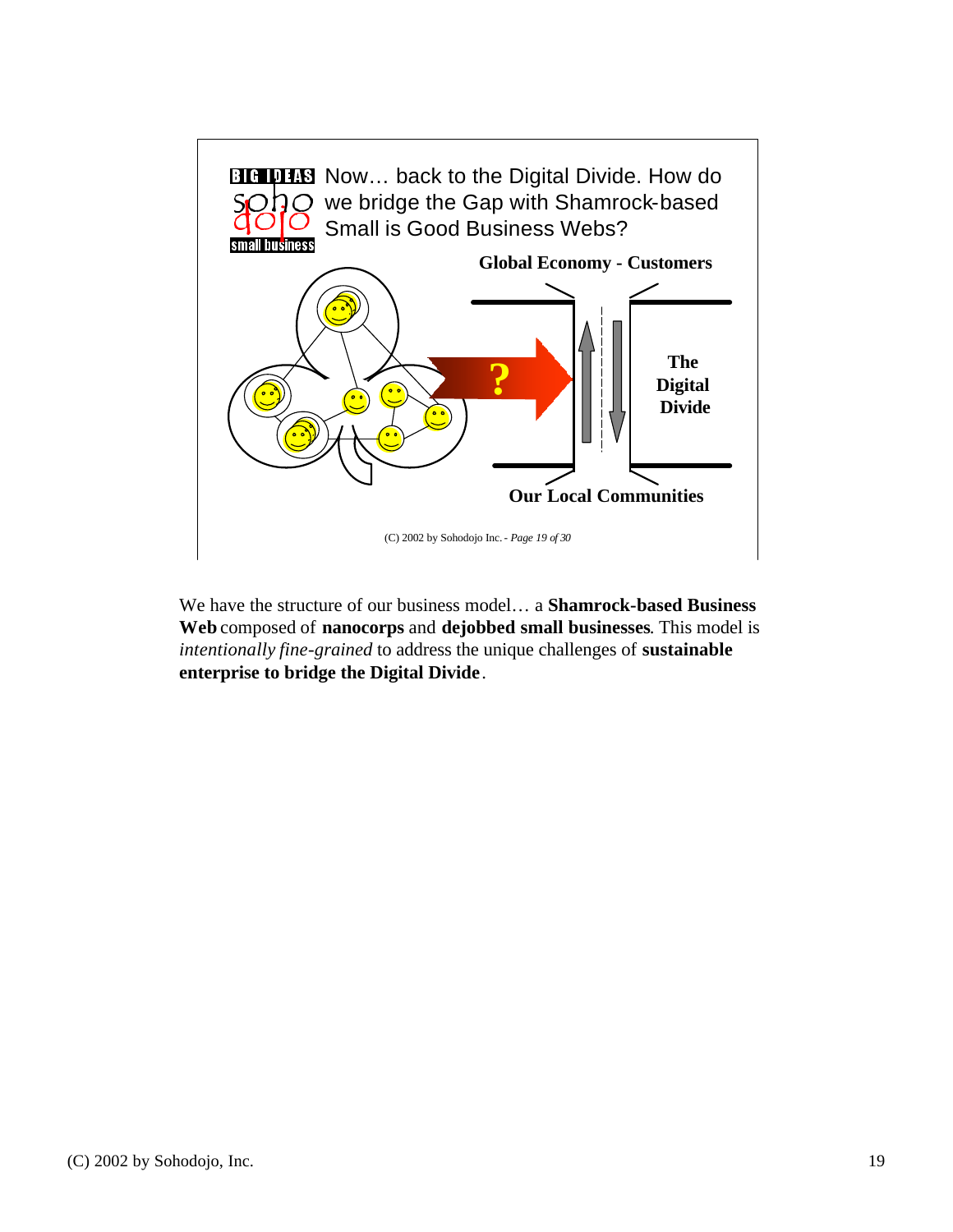

The **design advantages** of the **Small Is Good Business Web** are similar to the **design advantages** of the **Internet** itself. Small Is Good Business Webs are *resilient*, *scalable* and *adaptable*. They can be *built piecemeal* and, most importantly, they are *repeatable* for other products, services and markets.

These characteristics make the Small Is Good Business Web business model a good candidate for sustainable enterprise in rural communities.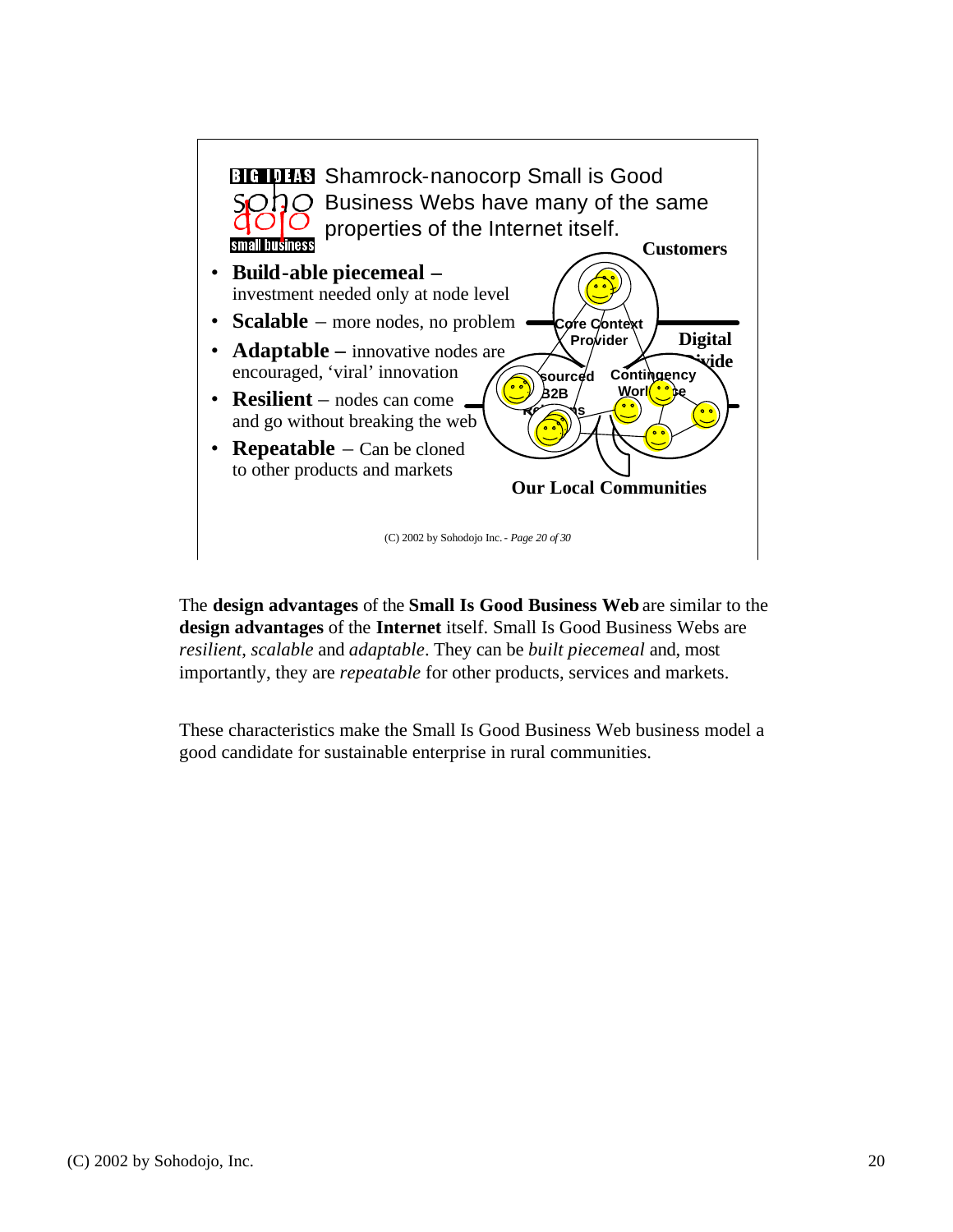

**Small Is Good Business Webs** implement **decentralized** and **distributed** value chains. These value chains are composed of a series of producerconsumer links that provide products and services to meet the needs of customers.

In this simple example, a Customer order has been placed for 100 widgets. The Core company relies on a trusted Order Fulfiller to access a network of widget Builders. In this case, a dejobbed small Widget Builder business agreed to supply 80 widgets and a solo Builder agreed to supply 20 widgets. The dejobbed small business actually produced 70 widgets and relied on a trusted Builder contractor to supply 10 widgets.

In this way, the decentralized and distributed value chain filled the large customer order.

Multiple role relationships help to keep business web members busy. For additional security, web members can participate in multiple Small Is Good Business Webs in the Small Is Good Business Network.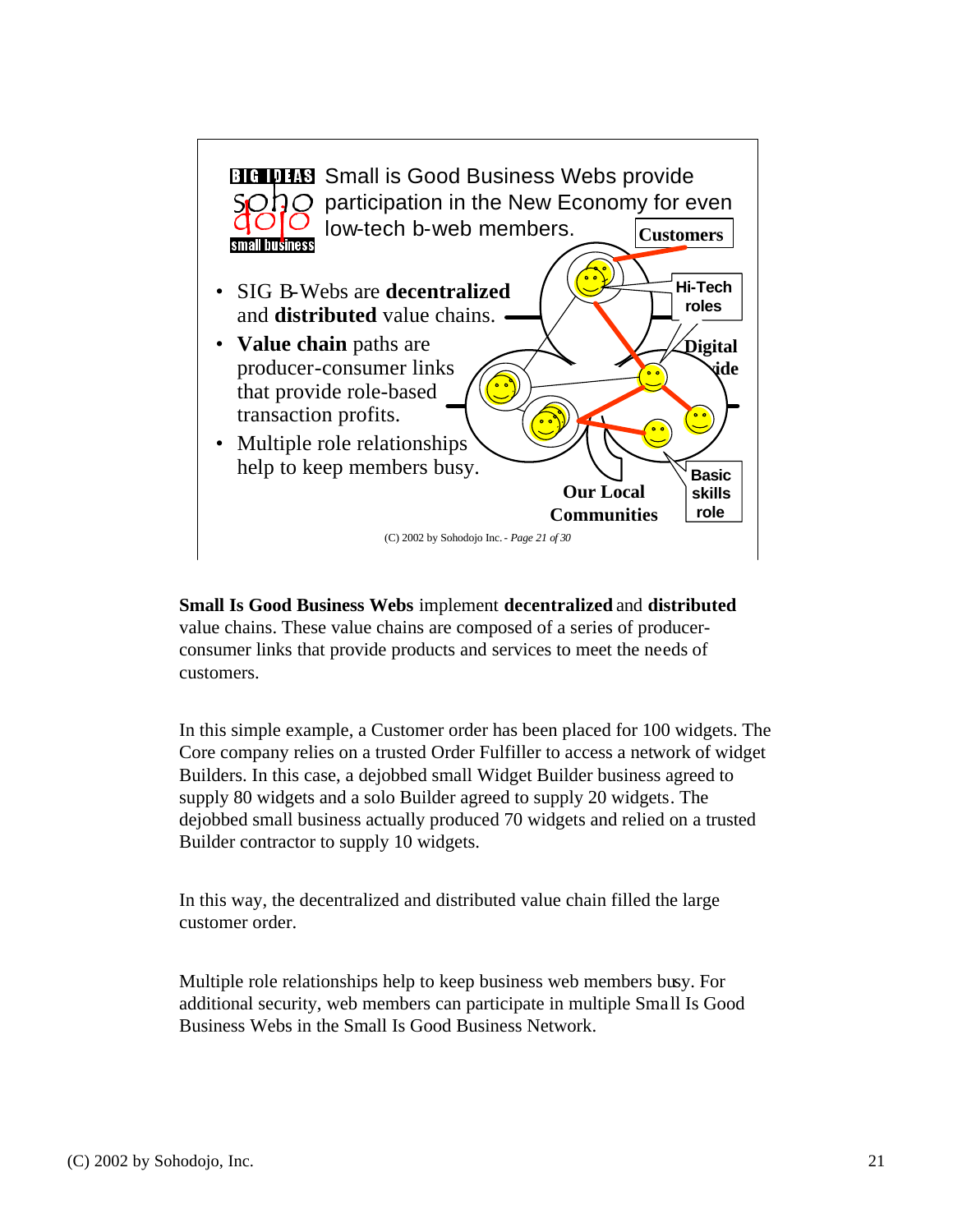

The equivalent of a career path in the Portfolio Life of a nanocorp is based on gaining the skills, experience and trusted relationships to fill various roles in Small Is Good Business Web value chains.

Mentoring, training and apprenticeships are among the ways a nanocorp can gain the skills and experience to fill new roles. Formal certification can extend role participation opportunities beyond the scope of trusted interpersonal relationships.

In this example, a trusted mentoring relationship between a widget Builder and an Order Fulfiller can lead to the development of new skills and the opportunity to fill a new role in the value chain. Over time, the Order Fulfiller may gain the skills and experience needed to join the Core business.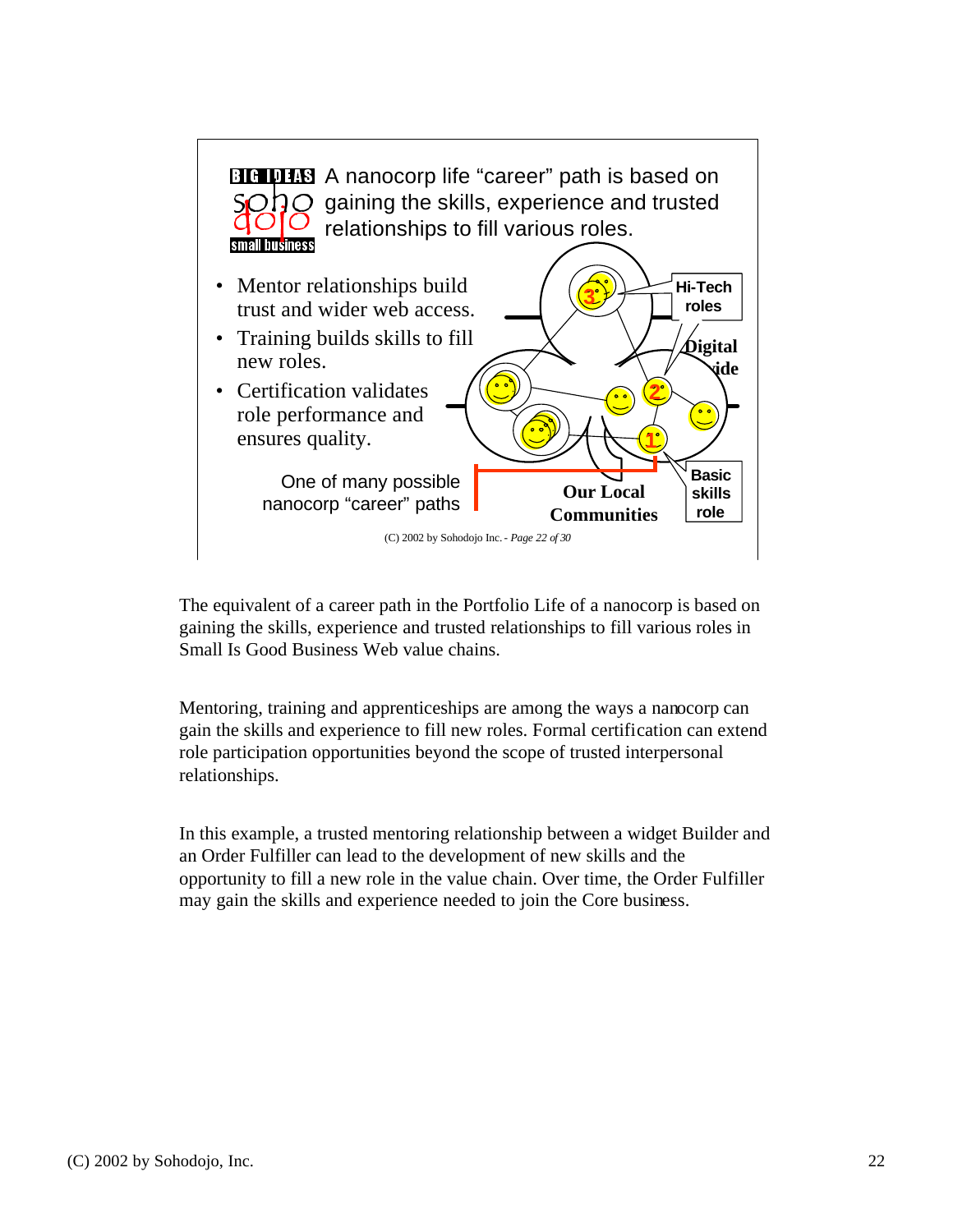

**BIG UTIS** We've looked at the organization model  $O$  and role-based member participation in Small Is Good Business Webs.

• Let's take a look at an Input-Output Model of how a Small Is Good Business Web works.



(C) 2002 by Sohodojo Inc.- *Page 23 of 30*

We've looked at the organization model and role-based member participation in Small Is Good Business Webs.

Let's take a look at an Input-Output Model of how a Small Is Good Business Web works.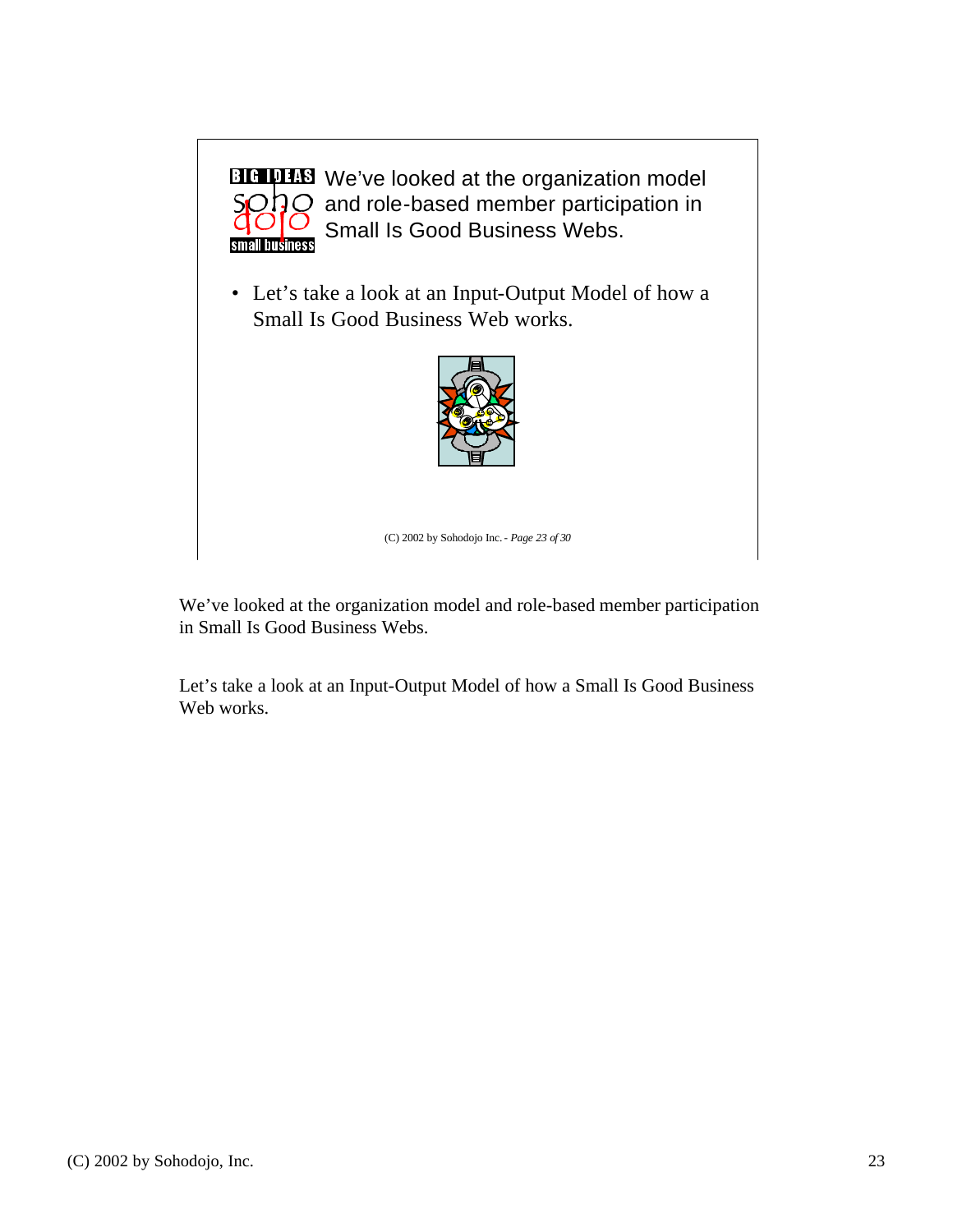

The **Small Is Good Business Web Input-Output Model** may look a bit daunting at first. As we break it down to examine its interrelated parts, you'll see that it is fairly easy to understand.

At the center, the **Small Is Good Business Network** is a business community composed of all Small Is Good Business Webs. Each Small Is Good Business Web links Customers in the global marketplace to web participants drawn from the Nanocorp and Dejobbed Small Business Community.

The key to this linkage of Customers to participants in the Small Is Good Business Web lies in the eCommerce engine and the network infrastructure that enable implementation of the web's decentralized and distributed value chain.

The eCommerce Engine is represented by the Search and Products & Services delivery functions. This engine will be story-driven and game-oriented. Failed searches may result in a bright Idea and the Customer's transformation into a Nanocorp participant in the Small Is Good Business Web.

Network Infrastructure is implemented as a Role/Actor Executable Business Model.

The role of the Network Enabler, in this case Sohodojo, is to provide the software technologies to implement the eCommerce Engine and the value chain Network Infrastructure. In addition, the Network Enabler provides Network Management through Trusted Mediation, and Process & Materials for Training and Certification.

When the Nanocorp and Dejobbed Small Business Role Actors in the web are not able to supply all the Goods & Services needed, the Network Enabler mediates participation of Nonnanocorp Contributors as supplements to the value chain.

In addition to profit participation by Role Actors in the execution of specific value chain transactions, web members may participate in the Commonwealth Trust of each Small Is Good Business Web.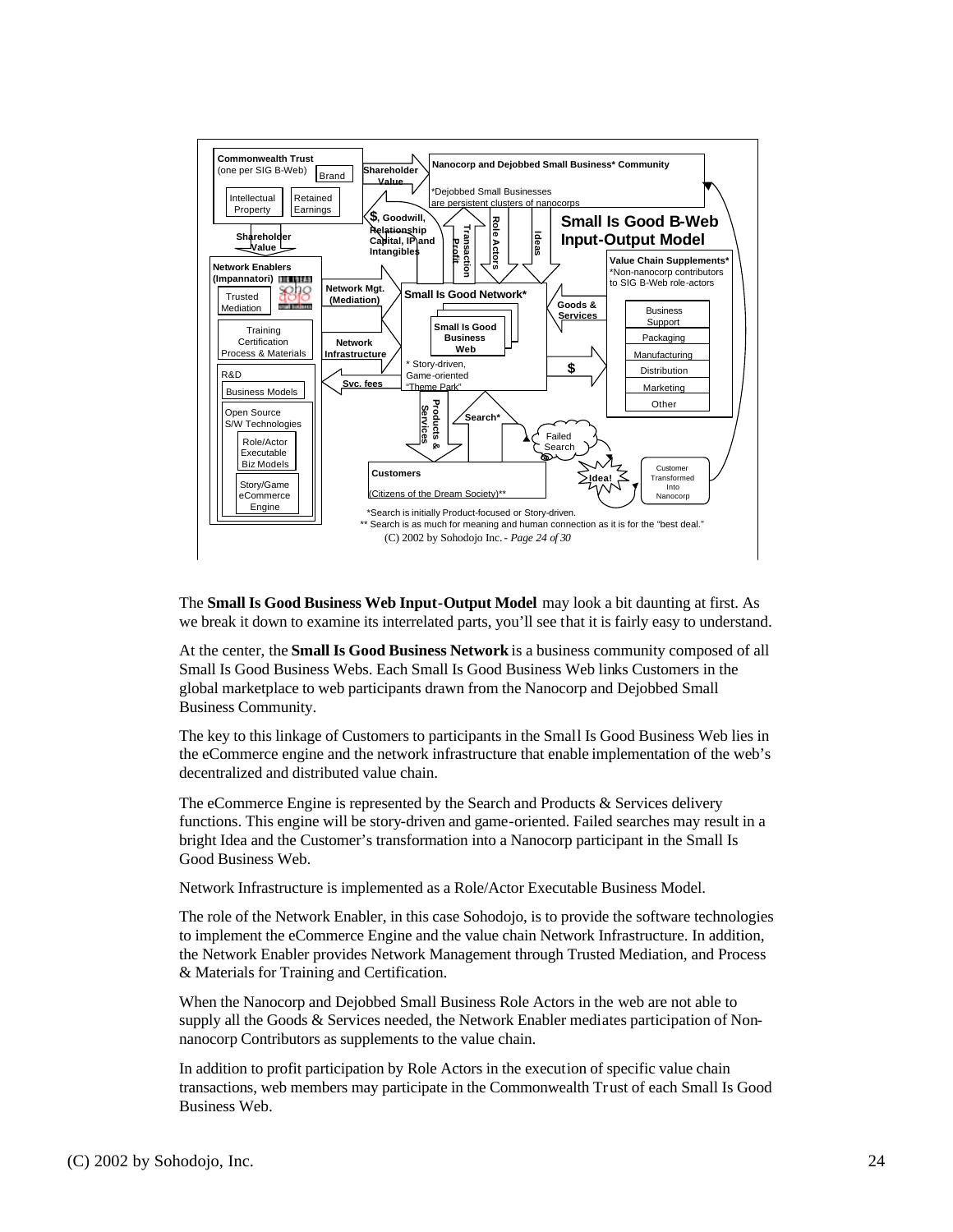

Two Small Is Good Business Webs are in the early stages of development at **Sohodojo**.

**Squirrelfeeders.com** is a Small Is Good Business Web that will dominate the squirrel "feedutainment" industry by designing, building, and selling innovative products and services supported by a dynamic, educational and funfilled web site.

**3RBuilders.net** is a Small Is Good Business Web that will build affordable housing in rural and distressed urban communities based on the "3Rs" of Green Building – Reduce, Reuse and Recycle – for example, reusing industrial shipping pallets and recalled/discarded automobile tires.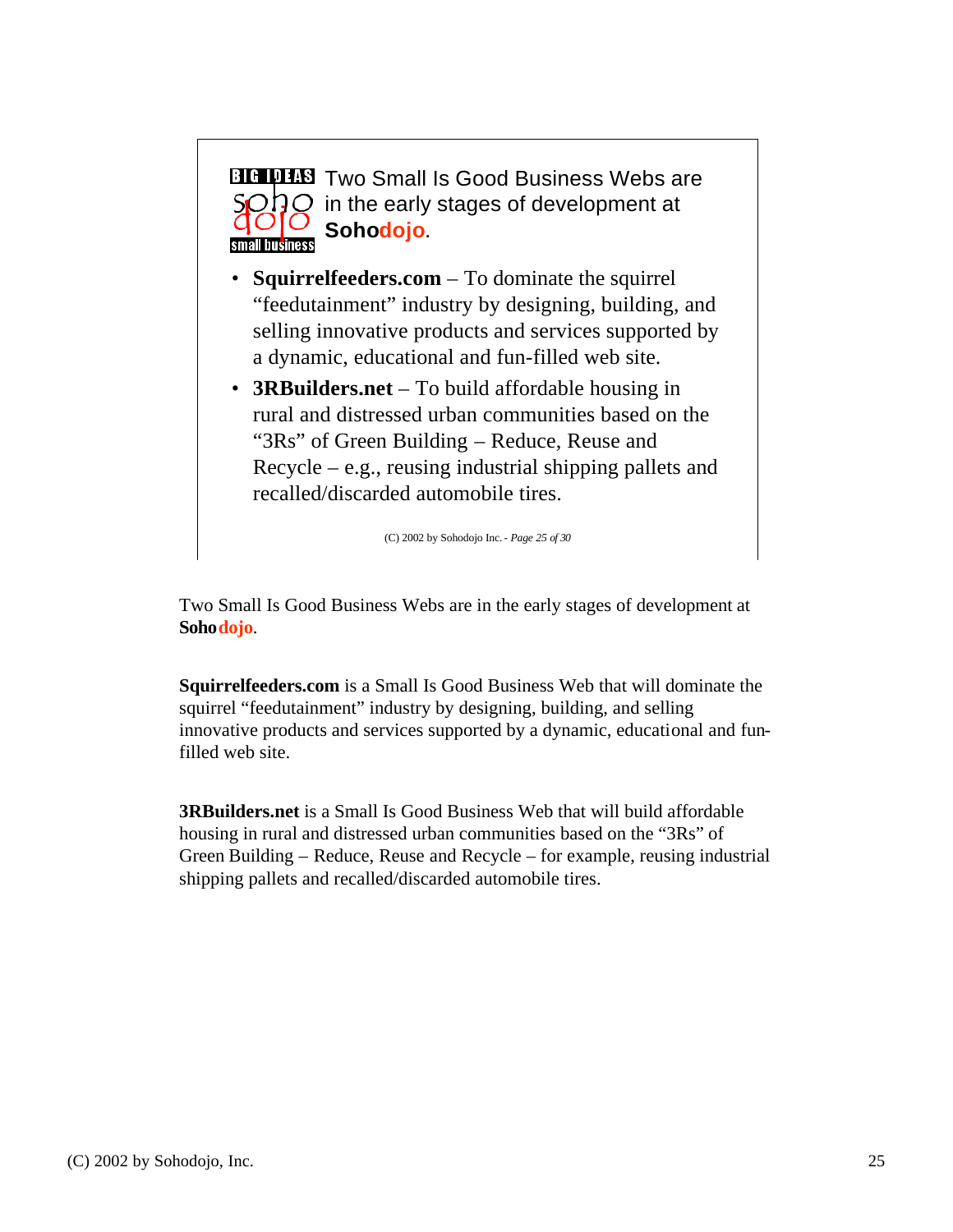**BIG DES** Small Is Good Business Webs have  $Q$  unique characteristics but their basic nature is the same.

|                          | Squirrelfeeders.com                  | <b>3RBuilders.net</b>                          |  |
|--------------------------|--------------------------------------|------------------------------------------------|--|
| Nature of Product        | Commodity, high volume,<br>low price | Capital asset, low<br>volume, high price       |  |
| <b>Customer Profile</b>  | Individuals and retail<br>middlemen  | Local municipalities and<br>corporate sponsors |  |
| Size of Web              | Potentially huge (1,000s)            | Large $(100s)$                                 |  |
| Certification Importance | Important                            | Critical                                       |  |
| Nature of Training       | One-to-one mentoring                 | Formal training and<br>apprenticeships         |  |
| Value Chain Supplements  | Relatively rare                      | Important                                      |  |
| Customer into Nanocorp   | Desired and frequent                 | Relatively rare                                |  |

(C) 2002 by Sohodojo Inc.- *Page 26 of 30*

The Small Is Good Business Web Input-Output Model that we just looked at shows that all Small Is Good Business Webs share the same basic nature. They link customers to nanocorps and dejobbed small businesses through decentralized and distributed value chains.

Each Small Is Good Business Web also has unique characteristics based on the customer needs they fulfill and the products and services they offer.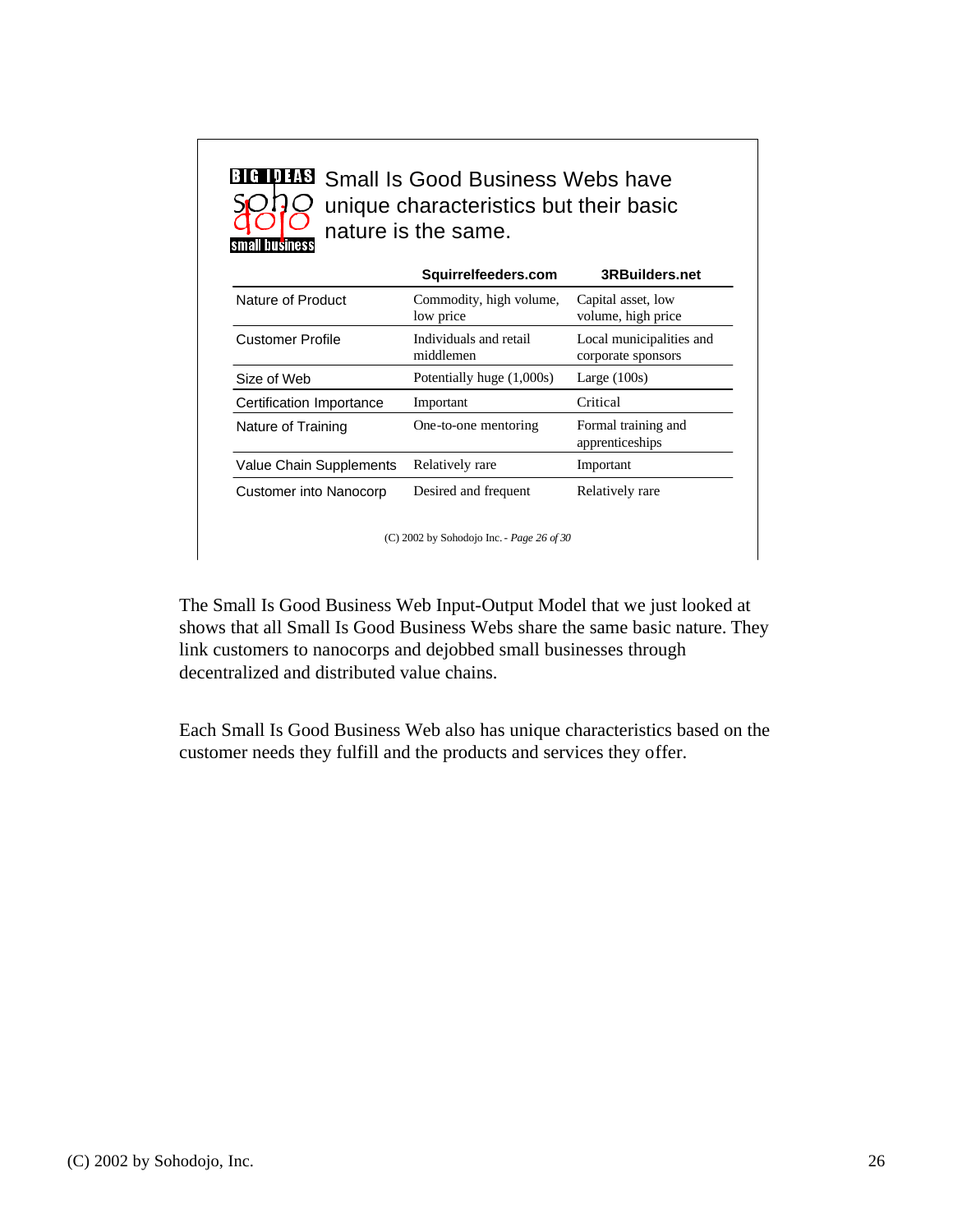| <b>BIG DES</b> Small Is Good Business Webs will<br>capitalize on different aspects of the<br>software infrastructure.<br><b>business</b> |                                           |                       |  |
|------------------------------------------------------------------------------------------------------------------------------------------|-------------------------------------------|-----------------------|--|
|                                                                                                                                          | Squirrelfeeders.com                       | <b>3RBuilders.net</b> |  |
| <b>Network Infrastructure</b><br>(Role/Actor Executable<br><b>Business Models)</b>                                                       | Important                                 | Vital                 |  |
| eCommerce Engine<br>(Story-driven, game-oriented)                                                                                        | Vital                                     | Helpful               |  |
|                                                                                                                                          | (C) 2002 by Sohodojo Inc. - Page 27 of 30 |                       |  |

Small Is Good Business Webs will capitalize on different aspects of the software infrastructure.

All Small Is Good Business Webs will rely on the network infrastructure of a Role/Actor Executable Business Model to implement their decentralized and distributed value chains. However, for the unique demands of housing construction, network infrastructure will be vital to the 3RBuilders.Net Small Is Good Business Web success.

As competitor in a commodity-based marketplace, Squirrelfeeders.com will rely on its story-driven, game-oriented eCommerce engine to achieve significant and sustainable sales levels.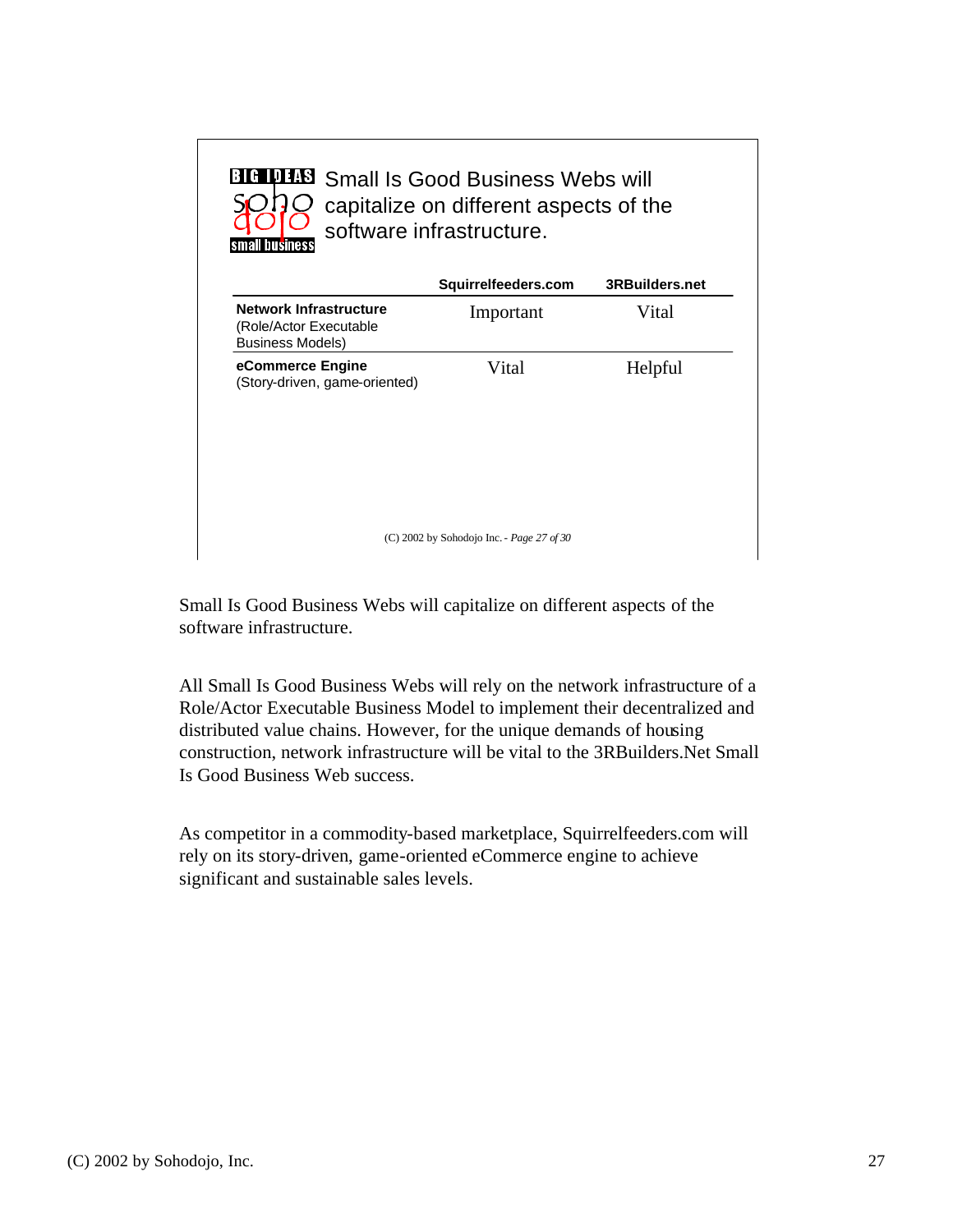

**Sohodojo's** mission is to *create, evolve* and *maintain* a freely available **Open Source software platform** that delivers breakthrough innovations in two domains; *role/actor executable business model technology* (that is, the 'backend' infrastructure of Small Is Good Business Webs) and *story-driven, gameoriented e-Commerce* (that is, the infrastructure enabling the emergence of **"Who, How and Why"** markets).

We are already making progress on this R&D agenda through our collaborations with world-class academic and research partners.

Our collaboration with the Argonne National Labs at the University of Chicago is giving us access to advanced simulation technologies to apply to the development of our role-actor executable business model platform.

Our story-driven, game-oriented eCommerce Engine development will benefit from our growing involvement with faculty, researchers and students of the Institute for Simulation and Training and the CREAT Digital Media Program at the University of Central Florida in Orlando.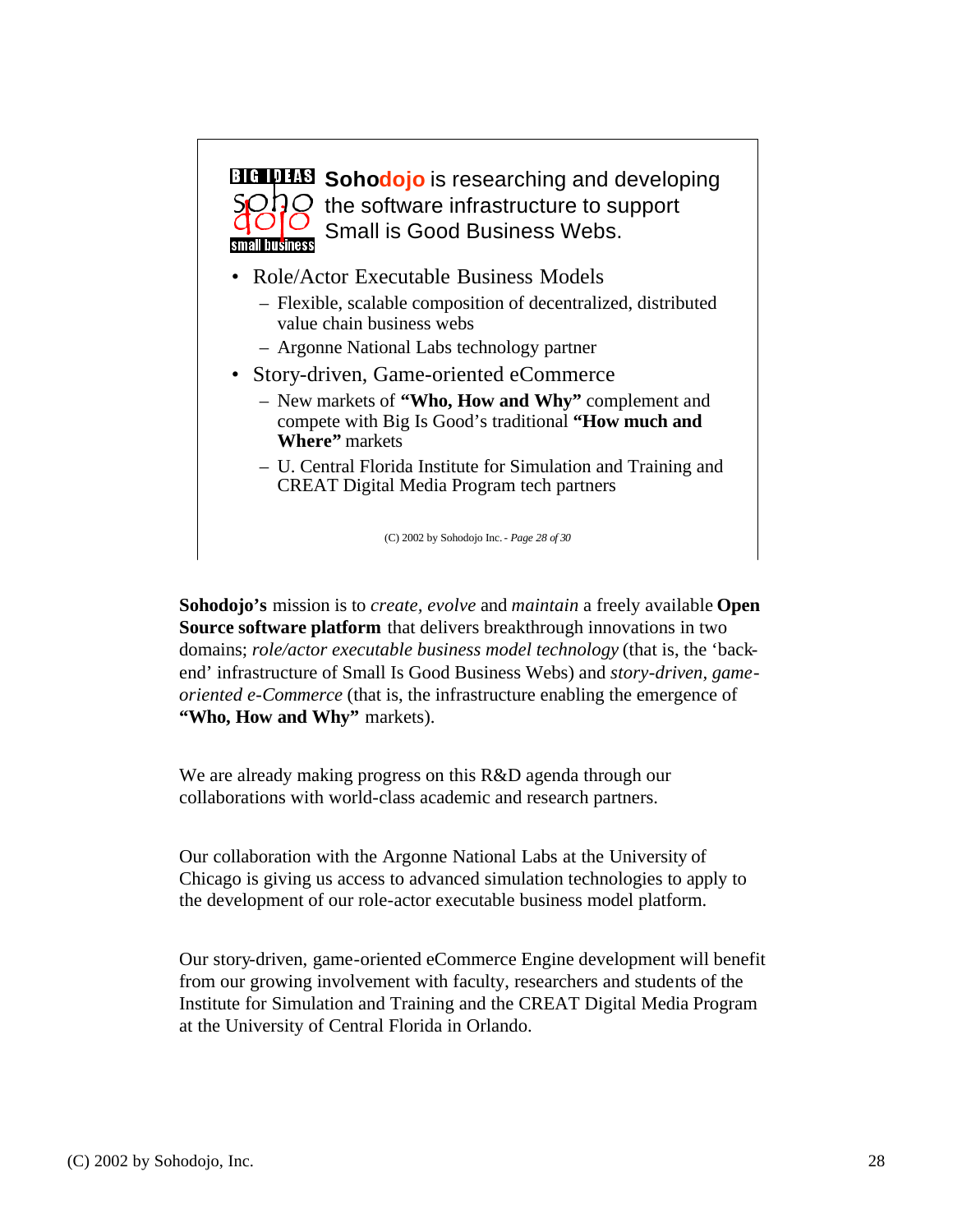**BIG DEE What's Next? Join the Small Is Good** SODO Business Revolution!

small business

- *Everyone*, visit the **Sohodojo** web site regularly.
- *Students*, do a web-based internship or practicum.
- *Teachers*, invite us into web-based interactions with your students.
- *Researchers*, collaborate with us on funded business model and software R&D projects.
- *Entrepreneurs*, work with us to build your Small Is Good Business Web.
- *NGOs and local gov't agencies*, help secure funding to develop SIG business webs in your community.

(C) 2002 by Sohodojo Inc.- *Page 29 of 30*

So what's next? It's time join the Small Is Good Business Revolution.

We invite *everyone* to visit the **Sohodojo** web site regularly.

*Students*, do a web-based internship or practicum.

*Teachers*, invite us into web-based interactions with your students.

*Researchers*, collaborate with us on funded business model and software R&D projects.

*Entrepreneurs*, work with us to build your Small Is Good Business We<sub>b</sub>

*NGOs and local government agencies*, help secure funding to develop SIG business webs in your community.